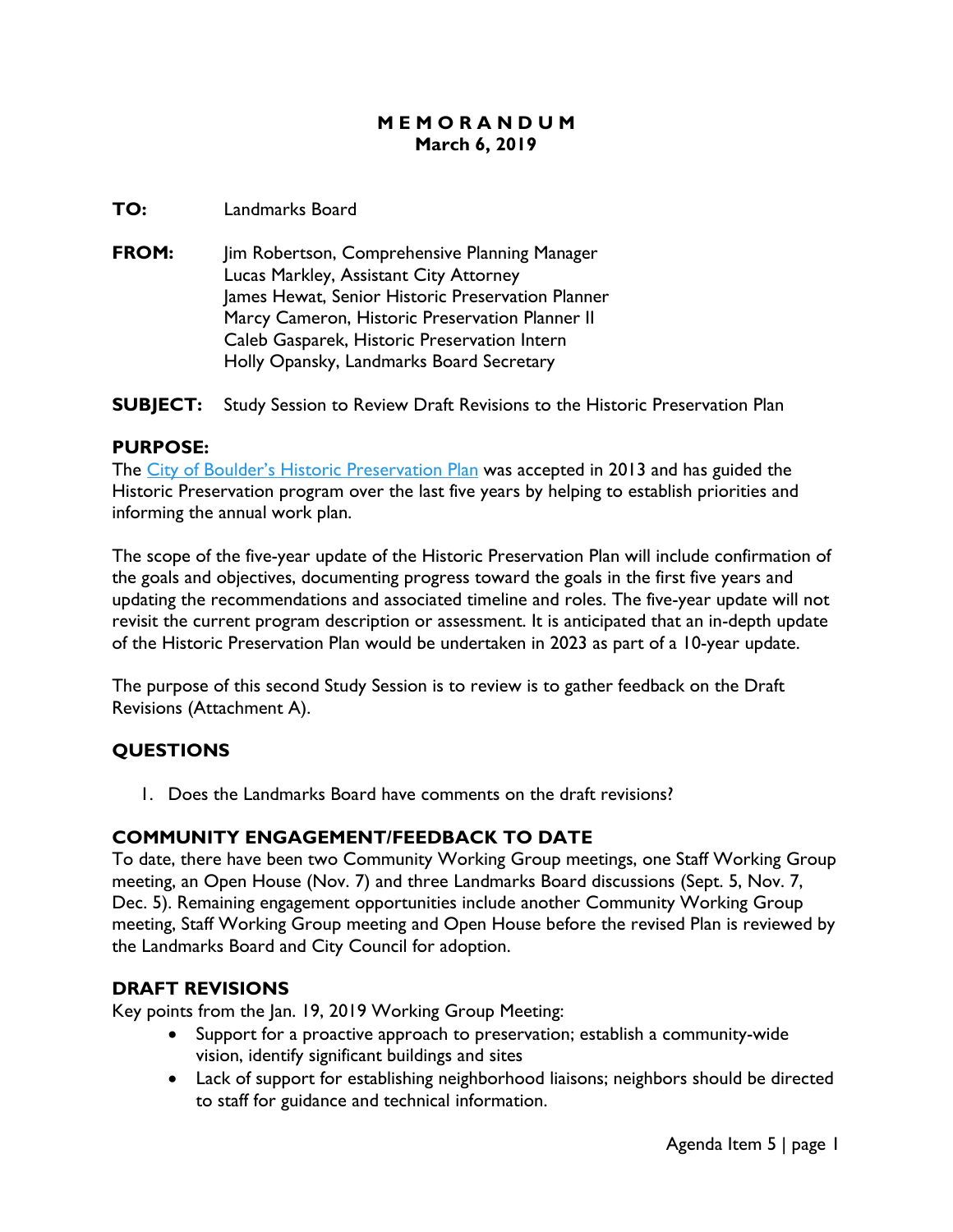- Caution around the proposed additions to recommendation (archaeology); should not become a burdensome layer for homeowners working on a project.
- Support for initiating new incentives, such as a grant program to help offset the cost to rehabilitate historic properties.
- Acknowledge modifications for historic buildings in recently adopted ADU regulation as a way to incentivize the preservation of small, historic buildings.

#### **Summary of Revisions (Attachment B)**

- Add "cultural" to references to historic, architectural and environmental significant resources (throughout document)
- Add language about Accessory Dwelling Units and subdivision of large lots (1.3)
- Add recommendation to establish a grant fund to purchase significant buildings threatened with demolition and expanding the permit fee waiver (1.6)
- Add language about leading by example with City-Owned buildings (1.7)
- Add detail to recommendation to establish and archaeology program (1.9)
- Add language about preservation of the work of Boulder's Mid-Century Modern architects (1.11)
- Add a recommendation to recognize underrepresented community histories (1.12)
- Remove recommendation to establish neighborhood liaisons, add alternative ways to increase outreach (2.2)
- Widely distribute research compiled in memos; Remove recommendation to staff a booth at the Farmers' Market; add recommendations to leverage social media to share stories of Boulder's history (2.4)
- Add information on the website including examples of past projects and an online map that is easy to navigate (2.6)
- Increase board and staff training (3.1)
- Add specific issues identified to pursue collaborative approaches with other city operations (3.11)

### **SCHEDULE AND PROCESS**

Staff proposes the following process and timeline for the update of the Historic Preservation Plan:

#### **Phase I: Draft Assessment of 2013-2018 Progress Toward Goals; Confirm Goals and Objectives (September - December)**

Confirm goals and objectives and gather feedback on the progress to date and proposed process.

- Landmarks Board Study Session (Sept. 5)
- City Council Information Packet Item (TBD)
- Working Group Meeting #1 (Oct. 19, 2018)

### **Phase II: Draft Revised Recommendations (January-March)**

Review draft revisions to prioritization chart (recommendations, time frame and roles)

- Community Open House #1 (Nov. 7)
- Landmarks Board Meeting (Nov. 7, continued to Dec. 5)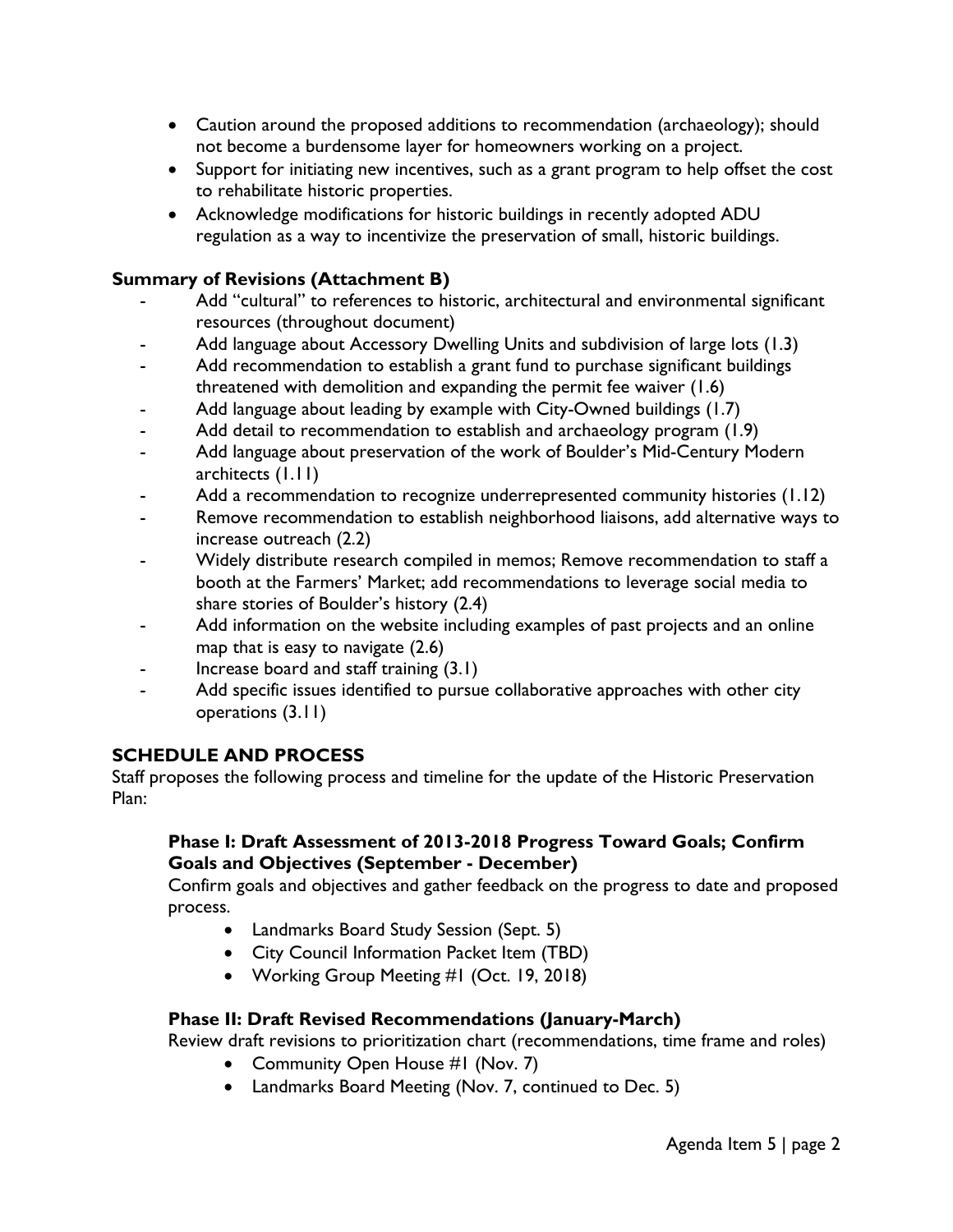- Working Group Meeting #2 (Jan. 17)
- Landmarks Board Meeting (March 6)

#### **Phase III: Final Recommendations (March-April)**

Finalize revisions to prioritization chart (recommendations, time frame and roles)

- Working Group Meeting #3 (TBD)
- Landmarks Board Meeting (TBD)

### **Phase IV: Adoption (May)**

- Community Open House #2 (May 1)
- Landmarks Board Meeting (May 1)
- City Council Meeting (TBD)

#### **ATTACHMENTS:**

| Attachment A: | <b>Historic Preservation Plan (link)</b>                          |
|---------------|-------------------------------------------------------------------|
| Attachment B: | Draft Revisions to the Historic Preservation Plan Recommendations |
| Attachment C: | Meeting Notes from the Jan. 17, 2019 Working Group Meeting        |
| Attachment D: | Nov. 7, 2018 Landmarks Board Memo (link)                          |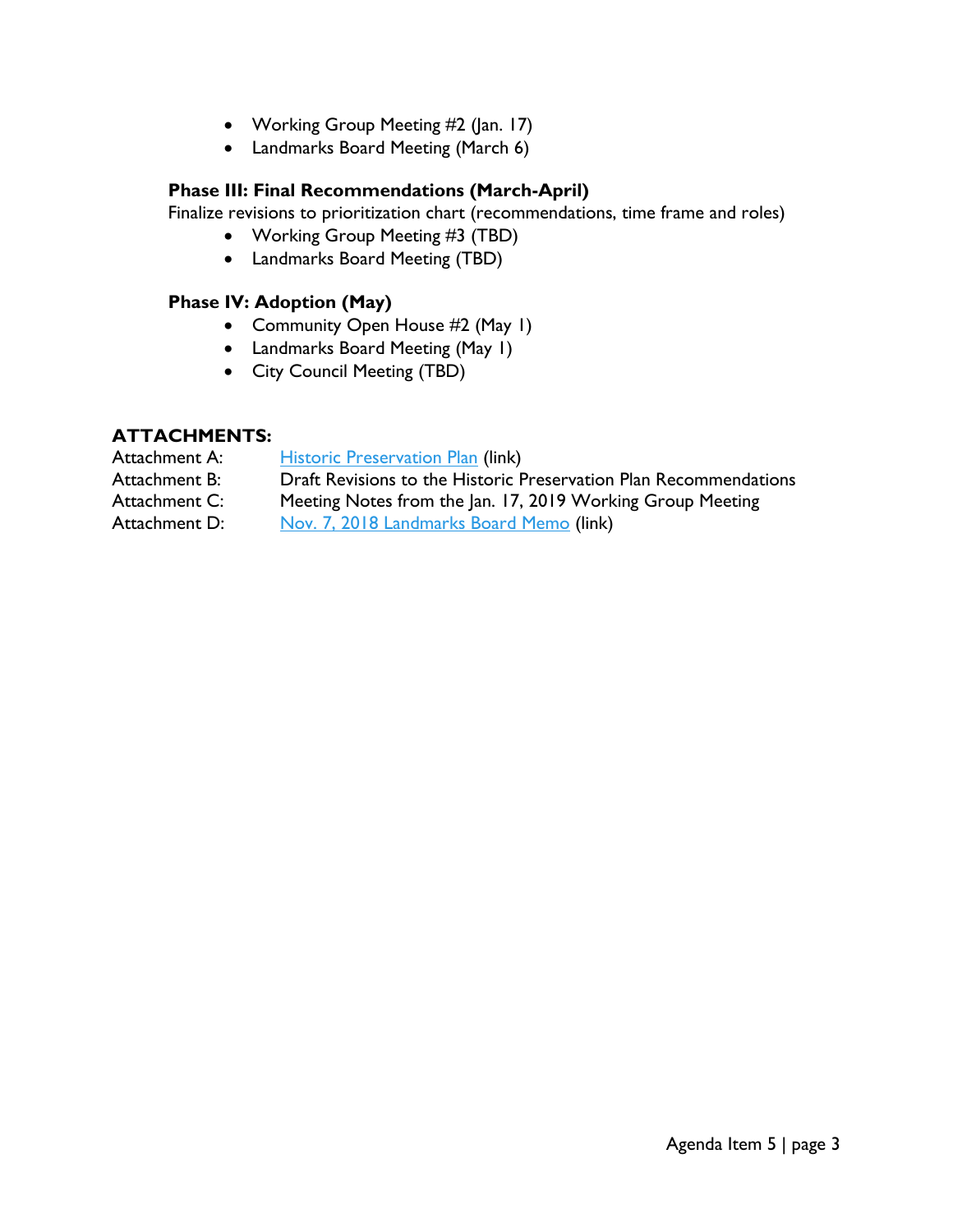### **Attachment B: Draft Revisions for the Landmarks Board Review March 7, 2019**

# **Five-Year Update to the Historic Preservation Plan**

Draft Revisions based on feedback from the Landmarks Board (Sept. 5, Nov. 7 and Dec. 5), Coordination Team (Oct. 18) and Working Group Meetings (Oct. 19 and Jan. 17) *Last Updated March 1, 2019*

### **GOALS AND OBJECTIVES (p29)**

# **ENSURE THE PROTECTION OF BOULDER'S SIGNIFICANT CULTURAL, HISTORIC, ARCHITECTURAL, AND ENVIRONMENTAL RESOURCES**

- Create a shared community vision for the identification, evaluation and protection of **culturally**, historically, architecturally, and/or environmentally significant resources by developing priorities **and proactive strategies** consistent with local, state and federal historic preservation practices;
- **Strengthen the recognition, understanding, and protection of places of significance to Boulder's indigenous people of the past and present.**
- Ensure the City of Boulder remains a leader in historic preservation through the careful stewardship of its own **cultural and** historic resources and encouragement of innovative and collaborative approaches to **historic** preservation;
- **Strengthen community understanding of the contribution of underrepresented groups in Boulder's history.**
- Ensure consistency of historic preservation goals with other city plans, policies and priorities and enhance internal coordination;
- Improve and increase community understanding of the inherent connection between historic preservation and environmental sustainability;
- Establish a clear process for the protection and management of **cultural and** historic resources in the event of natural disaster;
- Explore innovative and alternative strategies to recognize and protect important resources from the recent past.

### **ACTIVELY ENGAGE THE COMMUNITY IN HISTORIC PRESERVATION EFFORTS**

• Encourage collaboration and open dialogue among the community, Landmarks Board, other boards, City Council, city staff and historic preservation organizations to advance historic preservation goals and enhance community support;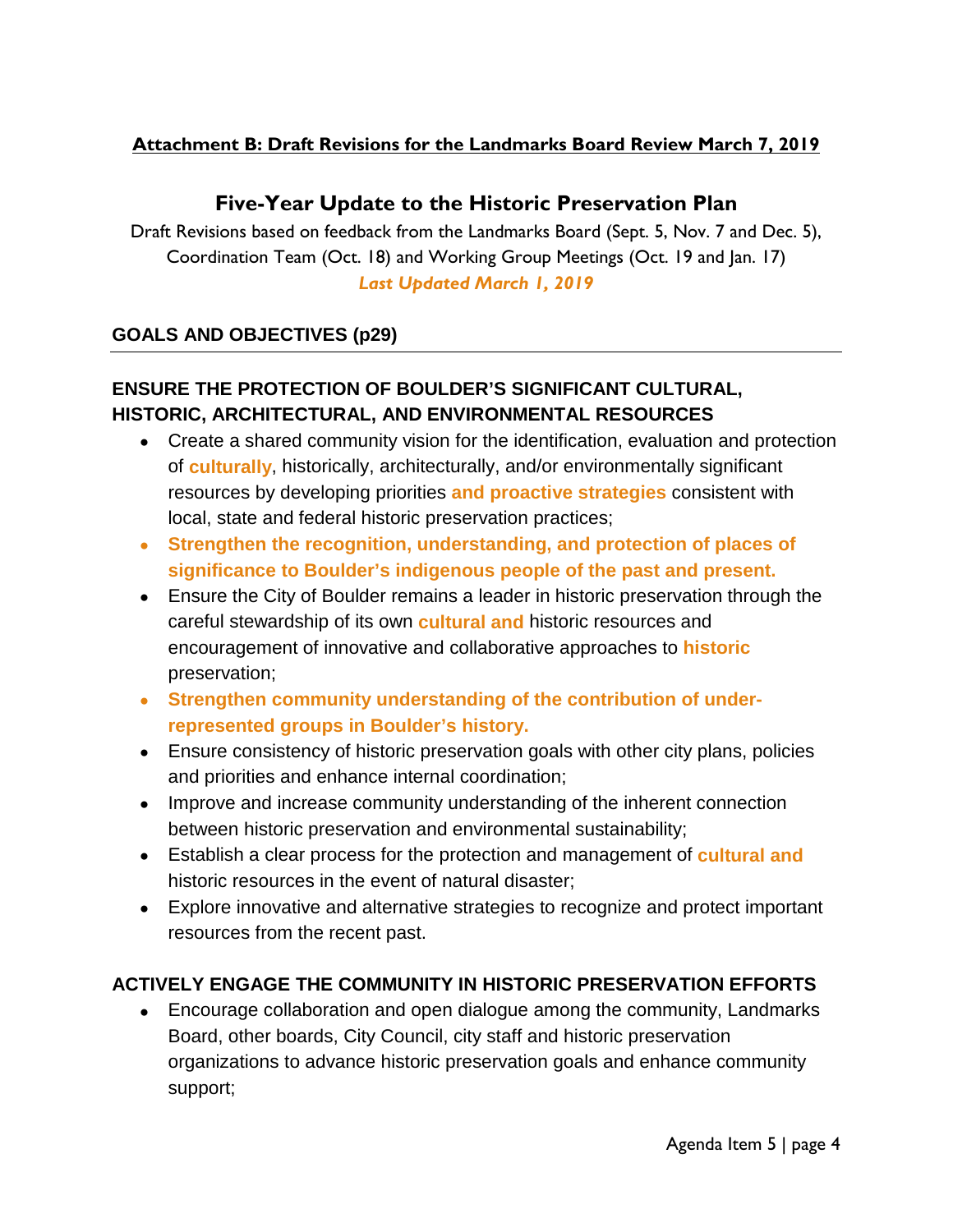- **Engage the community in creating and implementing a shared vision for the community's cultural and historic resources;**
- Interpret Boulder's **cultural**, historic, architectural and environmental resources for residents and visitors;
- Celebrate, promote, and raise awareness about historic preservation successes in Boulder;
- **Enhance** on-going outreach initiatives that engage the community and promote the benefits of historic preservation;
- Cultivate and maintain collaborative relationships with owners of properties that are individually landmarked and/or located within a historic district.

### **MAKE REVIEW PROCESSES CLEAR, PREDICTABLE, AND OBJECTIVE**

- Provide **timely and accessible** customer service;
- **Make the demolition review process more predictable and proactive by identifying and setting priorities for which resources are most important to preserve, implementing the shared community vision plan for cultural and historic resources;**
- Provide training opportunities for board and staff to ensure objective and consistent decision-making;
- Provide clear, accurate and easily-accessible information to the public;
- Ensure regulations and design guidelines are current, relevant, and effective in balancing the protection of historic buildings with other community priorities and policies;
- Protect **cultural and historic** resources through effective, consistent and transparent review and enforcement policies and practices;
- Recognize and communicate that historic designation allows for change that is sensitive to the character of the building, landmark, or district.

# **CONTINUE LEADERSHIP IN HISTORIC PRESERVATION AND ENVIRONMENTAL SUSTAINABILITY**

- **Continue to** integrate historic preservation and environmental sustainability policies, to **sustainably** maintain shared community resources for future generations;
- Recognize innovative scholarship and projects that successfully balance historic preservation and environmental sustainability;
- Continue to address common energy efficiency issues as technology evolves, to address window rehabilitation and replacement, solar panel installation, and the use of alternative materials.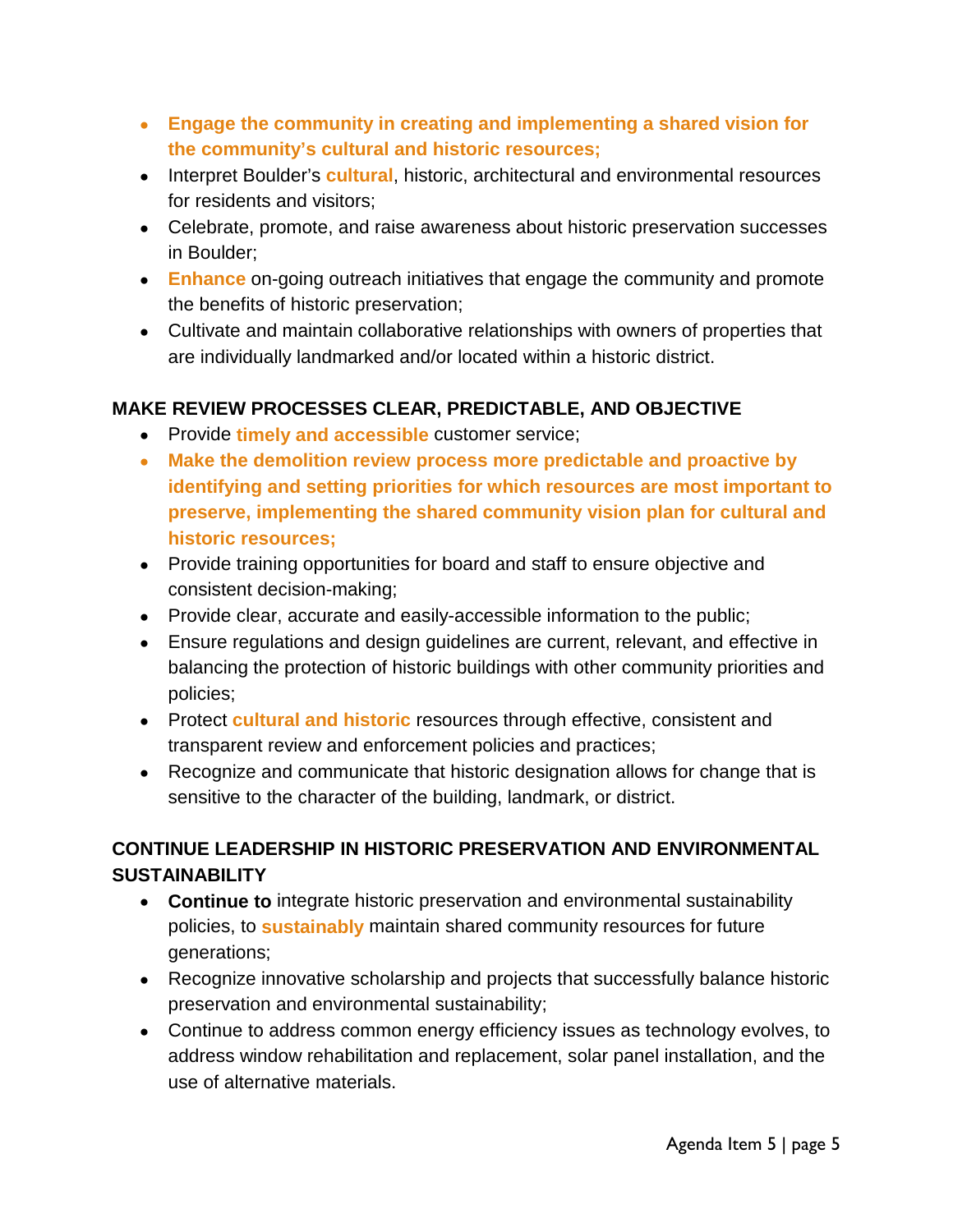## **ENCOURAGE PRESERVATION OF HISTORIC RESOURCES**

- Better publicize and promote existing incentives, such as eligibility for tax credits, **accessory dwelling units**, and relief from building and zoning codes;
- Explore creative and innovative initiatives to encourage historic preservation, improve public perception and defray the cost of rehabilitation and restoration projects;
- Improve public perception of the Historic Preservation program through enhanced communication, meaningful collaboration, and involvement between the city and the community at large;
- Recognize and honor owners for exemplary stewardship of **historic properties.**

# **RECOMMENDATIONS (pg30-39)**

# **1. HISTORIC RESOURCE PROTECTION**

The purpose of the Boulder's Historic Preservation program is to identify, evaluate, and protect Boulder's significant **cultural and historic** resources. To this end, it is important for the city's Historic Preservation program to reflect the diversity and development patterns of the city and establish a shared community vision for resource protection. The identification of significant sites and encouragement of their protection would enable the program to further engage the community in historic preservation and balance proactive and reactive activities.

# **1.1 Develop a Plan to Identify and Prioritize Cultural Historic Resources and Implement Strategies for their Protection**

A critical component of this plan is the development a long-term vision for future historic resource protection. The goal of this vision would make the city's historic preservation activities more proactive by focusing on implementing the vision, which would be achieved through community engagement and the development of strategies to protect significant buildings and areas. It would also help make the preservation program more predictable for applicants by clarifying which buildings, **sites** and areas are important to preserve.

This resource plan should include: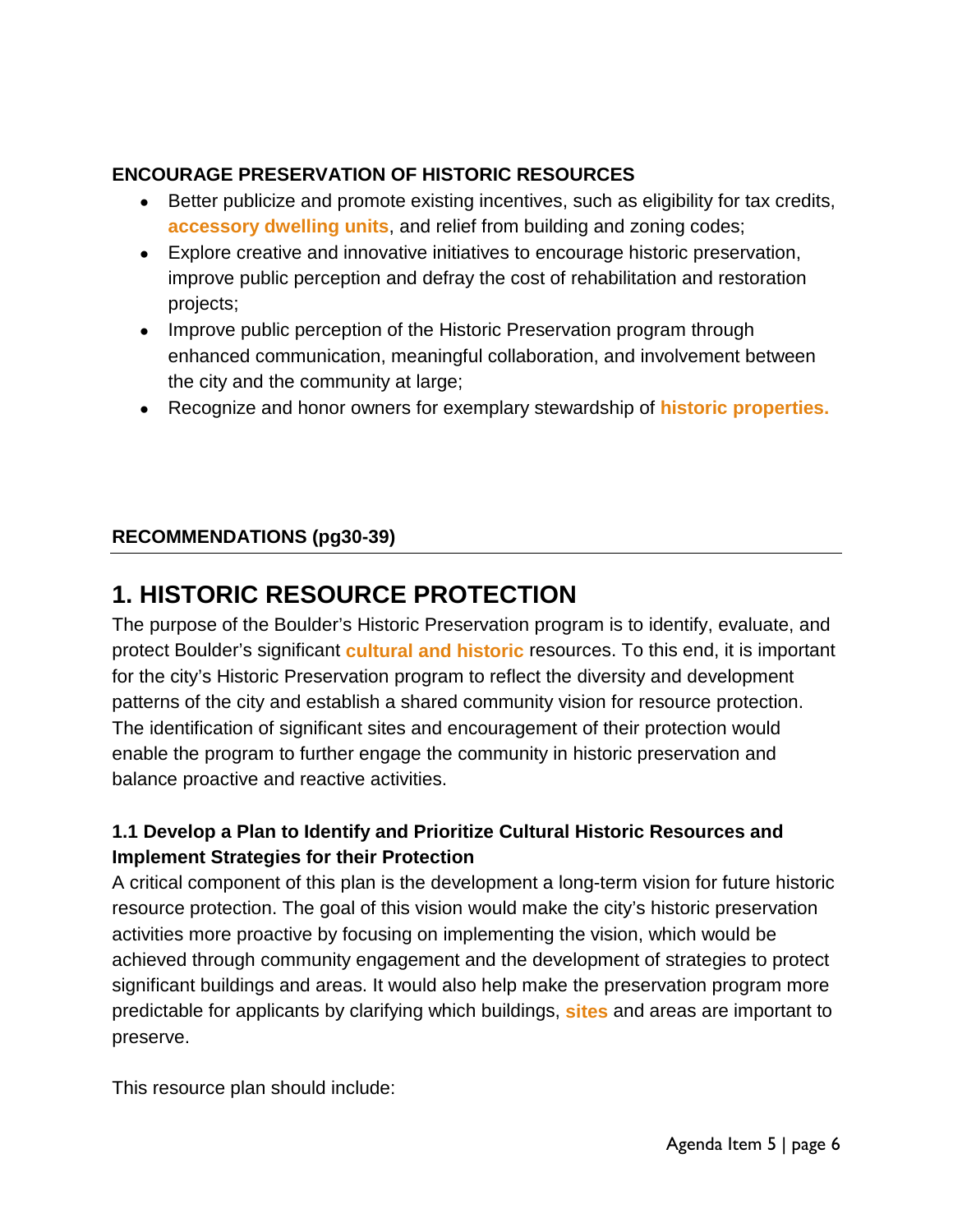- An assessment of designated and potential cultural and historic resources in the community to identify which types of properties and areas are currently protected, and which are underrepresented;
- Development of an overall historic context for the city that describes the important eras, events, persons, architectural styles, etc. that are important to Boulder's history; to be used as a basis for prioritizing the resource types that are important to protect.
- **Development of a plan for the future of significant cultural and historic resources within the city. This should include analysis of what has been preserved to date and what aspects of the city's past these designated resources represent while identifying which resources are most important to preserve in the future to tell the more complete story of Boulder's history.**
- **A prioritized implementation plan identifying non-designated resources most worthy of protection with strategies to preserve them.**

**As part of the implementation plan, identify strategies to continue** to encourage the designation of significant resources and areas found eligible for listing. Key action steps include:

- Maintaining survey records to ensure information is current and accurate;
- Reassessment of the map of potential historic **districts that ties to the vision plan and recognizes newly agreed upon priorities for protection.**
- Developing strategies to provide financial and/or technical support and incentives for owners of historic properties (see Recommendations 1.5 and 1.6);
- Continuing to mail letters to owners of eligible properties encouraging designation;
- Hosting informational **sessions for property owners in potential historic districts and potentially affected properties as part of the vision planning process;** and
- Fostering a network of owners of landmark properties.

### **1.2 Develop Additional Historic Context Reports**

The 14 existing documents, developed through the historic context project, should continue to be utilized and additional historic context reports should be developed and made available electronically. A broad historic context of the development of Boulder should be undertaken to help identify significant themes of the city's history. This broad context report should inform subsequent, thematic-based studies. Other possible topics for new historic contexts include **underrepresented or omitted community prehistories and histories such as Boulder's indigenous heritage, Hispanic**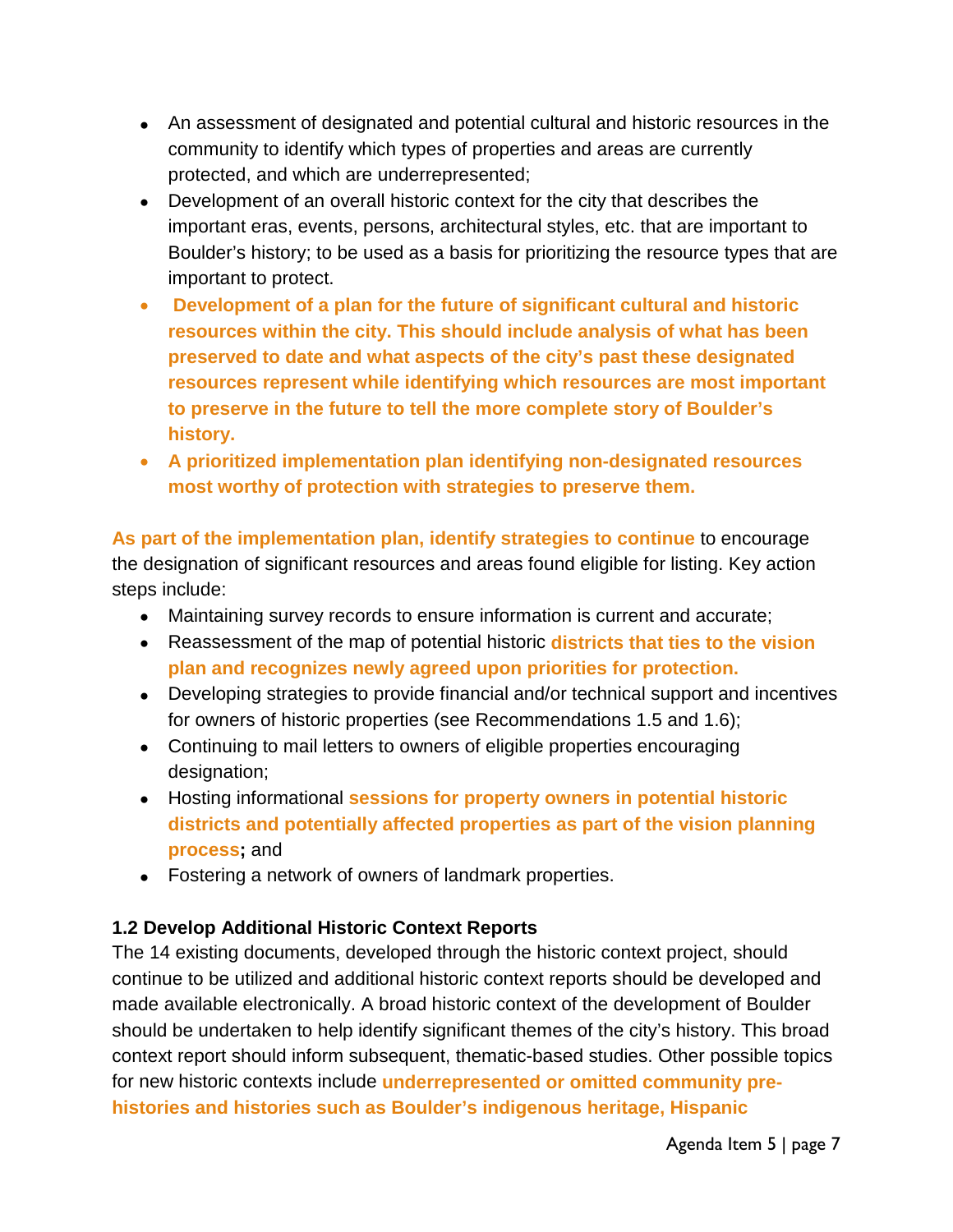**community (see 1.12),** its agricultural past, the community's significant relationship with the University of Colorado, the city's vernacular buildings, and the architectural commissions of Charles Haertling. These may be developed through partnership with a graduate program or by hiring consultants. The documents may be utilized to assess the eligibility of thematic districts. All historic context reports should be easily accessible and posted on the Historic Preservation website.

## **1.3 Explore Ways to Preserve Smaller Buildings that are Eligible for Landmark Designation**

Many of Boulder's working-, and middle-class houses and those associated with Boulder's early history are modest in both size and architectural detailing. Nationwide, the average square footage of single-family houses has grown in recent decades. The desire for larger houses makes smaller buildings vulnerable **to demolition or the construction of** additions that overwhelm the historic character of the building. To maintain the character of small, vernacular buildings in Boulder, the city should **continue to** explore strategies that preserve **smaller historically important houses, as occurred with modifications for historic buildings in the Accessory Dwelling Unit Ordinance in 2019.**

Possible action steps include forming a working group to focus on this issue, studying how other similar communities have dealt with threats to **historic,** smaller buildings and vernacular architecture, promoting specialized design solutions (such as excavation to add more square footage) to make small buildings more suitable for contemporary use, and establishing **incentives to preserve smaller buildings, which may include subdivision of large lots.**

#### **1.4 Ensure Continued Integration of Local, State and Federal Policies**

The Landmarks Board has adopted the Secretary of the Interior's Standards for the Treatment of Historic Properties as the basis for guidance in the review Landmark Alteration Certificate review and the National Register Criteria for the Evaluation of Historic Properties for determining eligibility of landmark designation. **The City of Boulder is a Certified Local Government, meaning it demonstrates consistency with national historic preservation practice.** Boulder's adopted design guidelines are consistent with these standards and evaluation for landmark designation is generally based upon the National Register's criteria. While developing a community vision has been identified as a critical component to ensure historic preservation remains relevant in Boulder, it is important that such a vision is consistent with national historic preservation standards, whether for historic designation, design review, demolition, or tax credit review. Likewise, the City of Boulder is committed to universal access to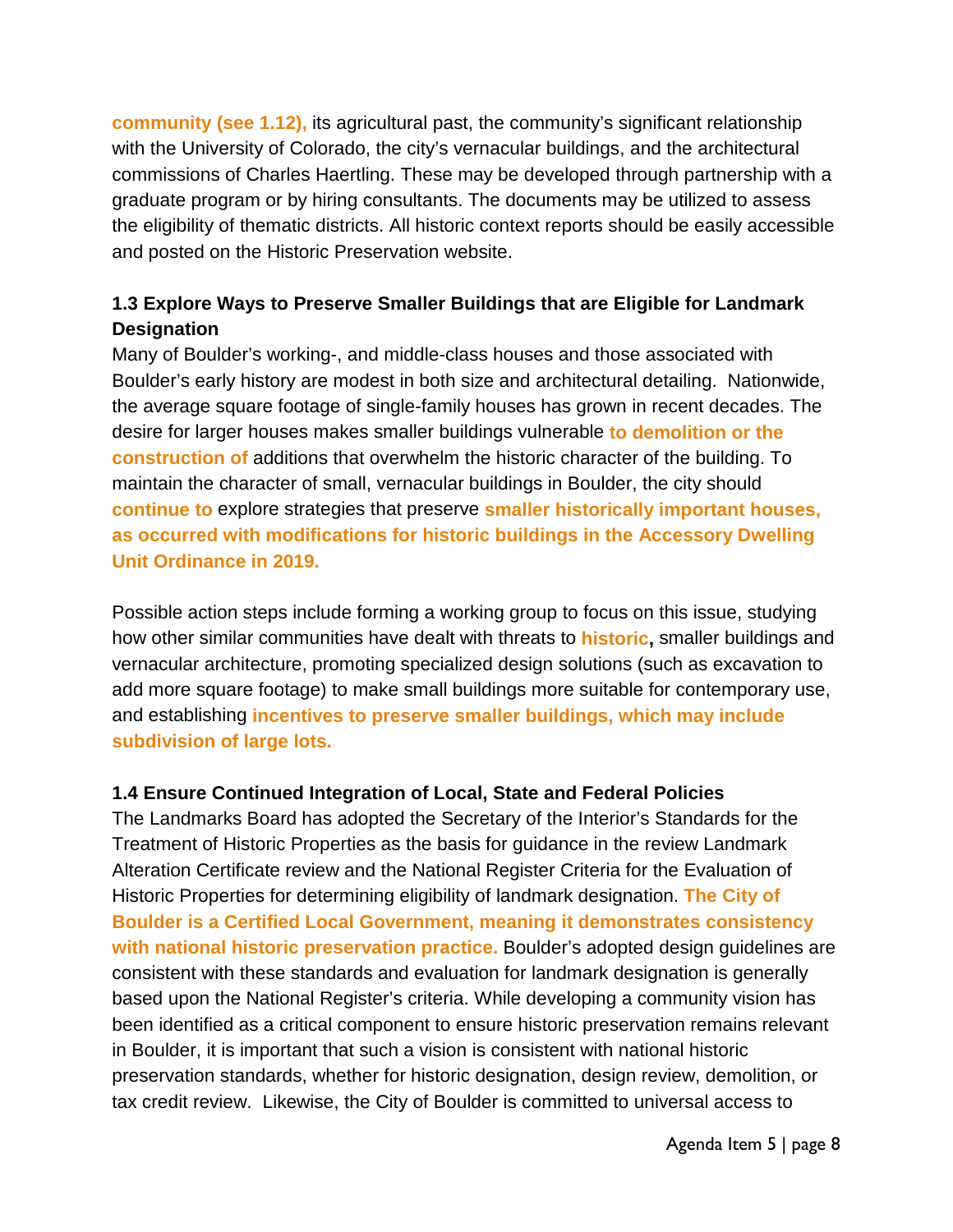people with disabilities and life safety consideration through the building code. To this end, the Historic Preservation program should continue to explore innovative ways to make sure that all designated historic properties meet the Americans with Disabilities Act and provide a high level of life safety without compromising important historic character defining features.

### **1.5 Publicize Existing Incentives**

Public feedback indicates many owners of historic properties are not aware of the available historic preservation incentives for which they may be eligible. The city should publicize these existing incentives more broadly to increase usage and to benefit historic buildings. Suggested action steps include posting information prominently on the Historic Preservation website and developing and distributing a specialized brochure about existing incentives**, possibly through the design review process.**

### **1.6 Initiate New Incentives**

Non-monetary incentives recognize building owners for their community contributions and reward stewardship. New honorary incentives might include recognizing responsible owners of historic buildings with City Council proclamations or providing owners with framed historic images of their property. Such items could be distributed at existing award ceremonies held during Historic Preservation Month in May, on the anniversary of designation, or at a special time of the year devoted to honoring **stewards** of landmarks or properties located within Boulder's historic districts.

Financial incentives assist property owners to make appropriate alterations or changes to their historic buildings. Possible options for new historic preservation incentives in Boulder include increases to existing fee waivers, **such as expanding the waiver to building permit fees,** or specialized funding for both maintaining small and accessory buildings and making historic properties more energy efficient. **The City of Boulder should also consider establishing a grant fund to purchase culturally or historically significant properties when they are threatened with demolition to provide time to find a buyer who is sympathetic to preservation of the building and/or funding to assist in the preservation of already designated resources.** Introducing new financial incentives will require a great deal of planning.

Key steps in that planning process should include discussing desirable funding options with owners of historic properties, exploring how other communities manage and finance historic preservation incentives (i.e., in Louisville, proceeds from a specialized tax may be used to restore or rehabilitate resources within the downtown historic district); securing both initial and long-range funding sources; launching a small pilot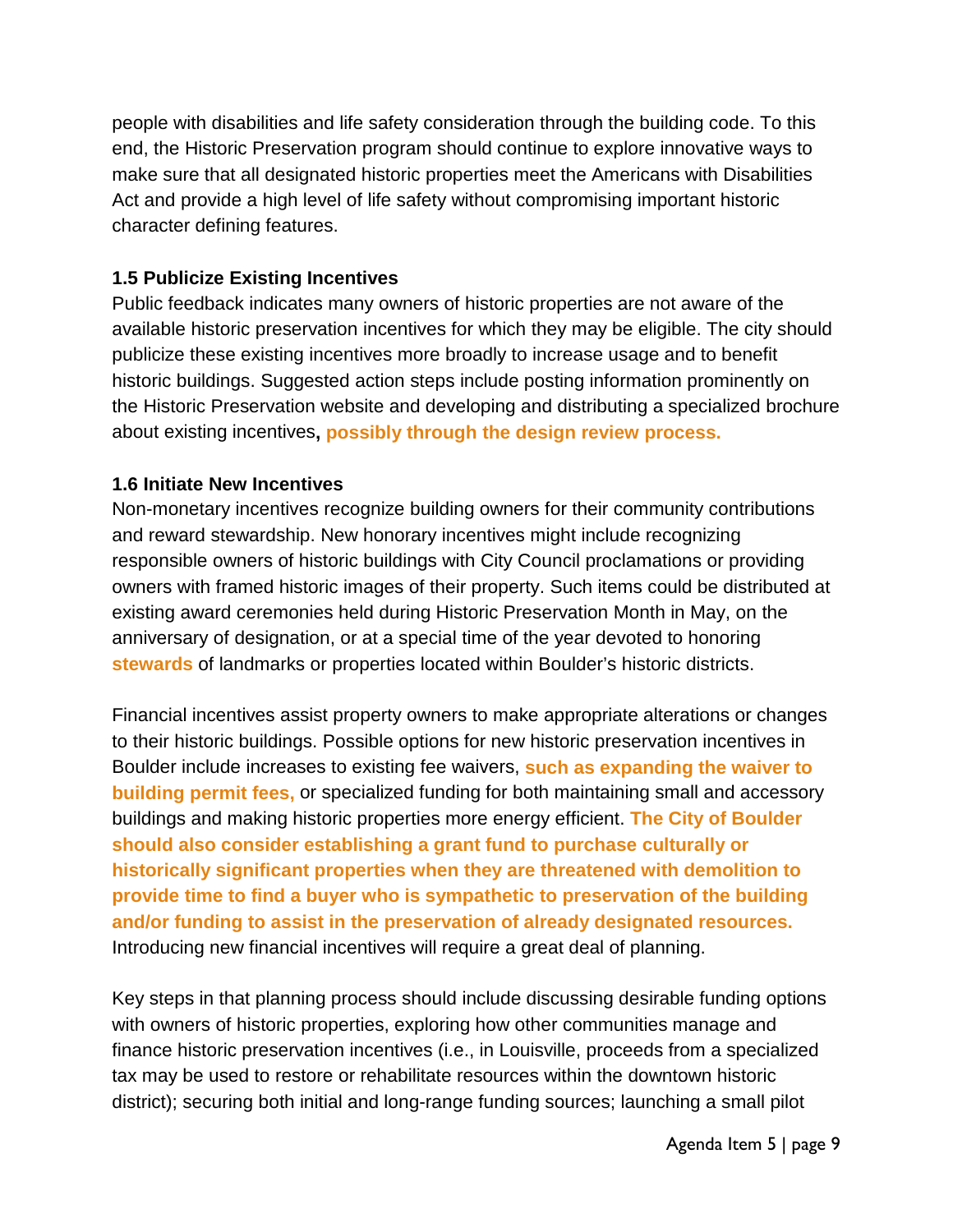incentive program; and adapting the pilot program (based upon results and public feedback) to assure it is both effective and self-supporting.

### **1.7 Designate Eligible City-Owned Buildings and Lead by Example**

Boulder aspires to lead by example, modeling excellent stewardship for **all** city-owned historic buildings**, including those in parks and open space.** Additionally, city-owned buildings can be used to effectively illustrate successful integration of historic preservation and environmental sustainability. Many of the actions below aim to achieve goals included in the Boulder Valley Comprehensive Plan.

The city's willingness to actively participate in its own Historic Preservation program instills a sense of unity with owners of landmarked properties and buildings within historic districts. Key actions include continuing to maintain **and publicize** the Facilities Asset Management list of city-owned buildings 50 years or older, assuring the survey (or resurvey) of city-owned properties to determine eligibility for landmark designation, discussing the importance of **preservation and** designation at City Staff Working Group meetings, **coordinating efforts with Cultural Resource Managers in other departments,** and designating eligible buildings.

Model stewardship of city **properties demonstrates** how to successfully integrate historic preservation and environmental sustainability and **appropriate preservation** techniques for older buildings.

Key actions include continuing **work with city departments on historic resource planning and where appropriate** designate eligible buildings; choosing city-owned **historic** buildings for energy upgrades; documenting technologies and materials and comparing pre- and post-project energy efficiency; and hosting open houses, either actual or virtual, to share results.

## **1.8 Increase Coordination between the City and County Regarding Landmark Designation**

The BVCP fosters collaboration on wide range of preservation issues not just in the city, but throughout Boulder County. Consistent with the BVCP, the city and county should coordinate to designate significant publicly-owned buildings outside of Boulder's municipal limits that reflect the region's significant history and architecture. For example, county-owned commissions attributed to prominent Boulder architect Charles Haertling should be designated. Key actions for achieving such coordinated designations might include developing a list of eligible county-owned resources, assuring the survey (or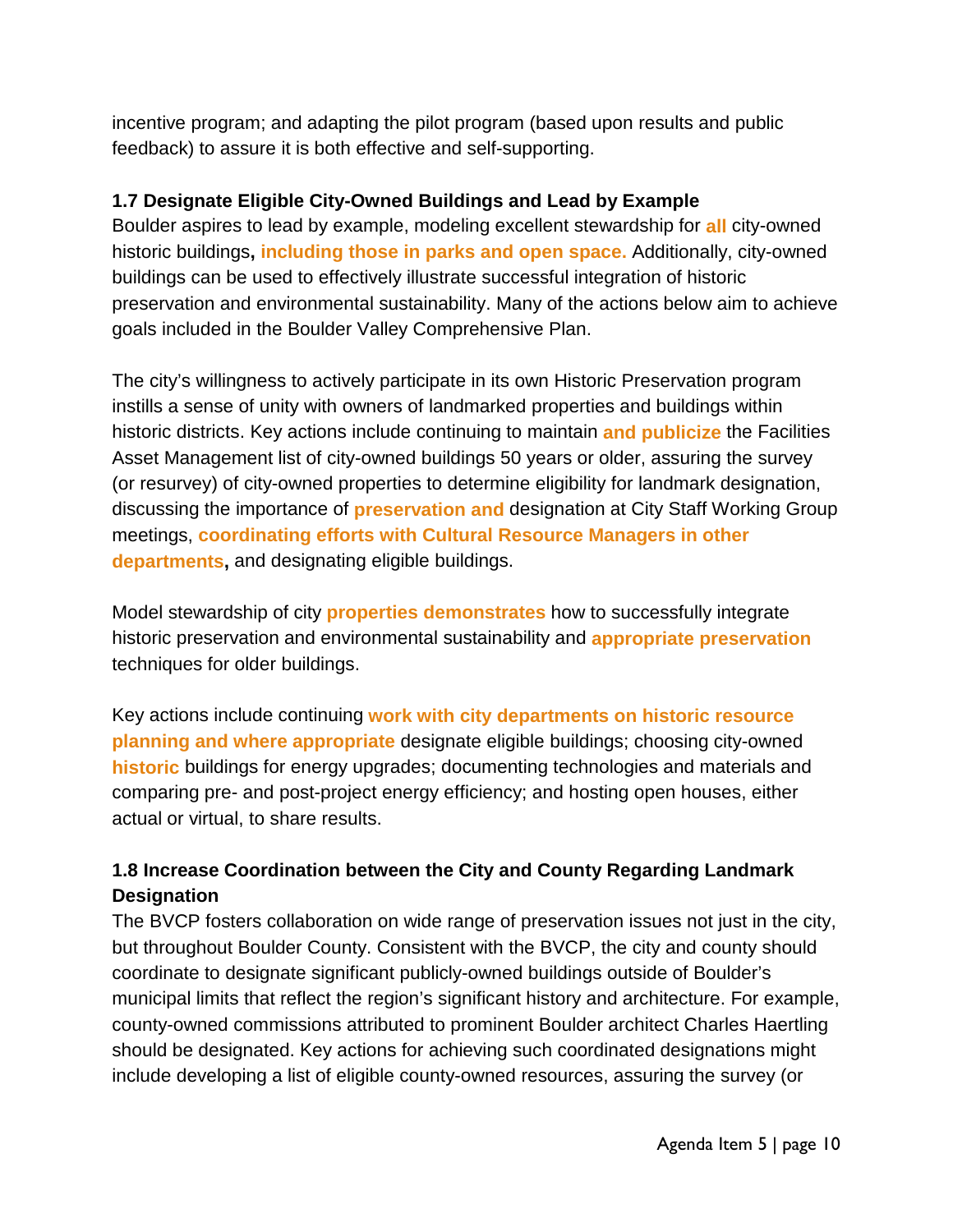resurvey) of such properties, and discussing the importance of designation at meetings of the existing Boulder County Heritage Roundtable.

### **1.9 Explore Establishment of an Archaeological Program**

The BVCP recommends development of an archaeology program for the city. Historic Preservation staff and Landmarks Board should consult with local archaeologists**/cultural anthropologists and indigenous peoples** to determine how to **integrate existing state programs to better support an archeological initiative within the city's current preservation ordinance and program.** It seems most feasible to model a new archaeology program after provisions within the existing Historic Preservation ordinance, detailing procedures for identification, designation, **protection, data recover and excavation** of both prehistoric and historic archaeological resources and specifying how the Landmark Alteration Certificate process **might** apply to archaeological **sites and potential traditional cultural properties**. The composition of the Landmarks Board could also be changed to include a non-voting member with archaeological expertise. The second step should be to modify the ordinance as necessary and raise awareness of a new archaeology program.

- **Consult with local indigenous peoples and Indian Tribes that have cultural associations with the Boulder Valley to identify areas and issues of sensitivity and potential Traditional Cultural Properties.**
- **Advocate the Office of Archeology and Historic Preservation "Program for Avocational and Archeological Certification (PAAC) program to internal staff and external stakeholders, with a goal of broadening experience in this field by securing staff and members of the public with this certification.**
- **Establish relationships with the Colorado Archeological Society (CAP) and the Indian Peaks Chapter of the CAP to increase the network for shared information and education.**
- **Create an independently-guided volunteer group of community members interested in archeology, those with current PAAC or archeological certifications and members of the CAC or Indian Peaks chapter that can help guide staff and community members when questions related to procedures for identification designation and protection of our historical assets intertwine with archeological resources.**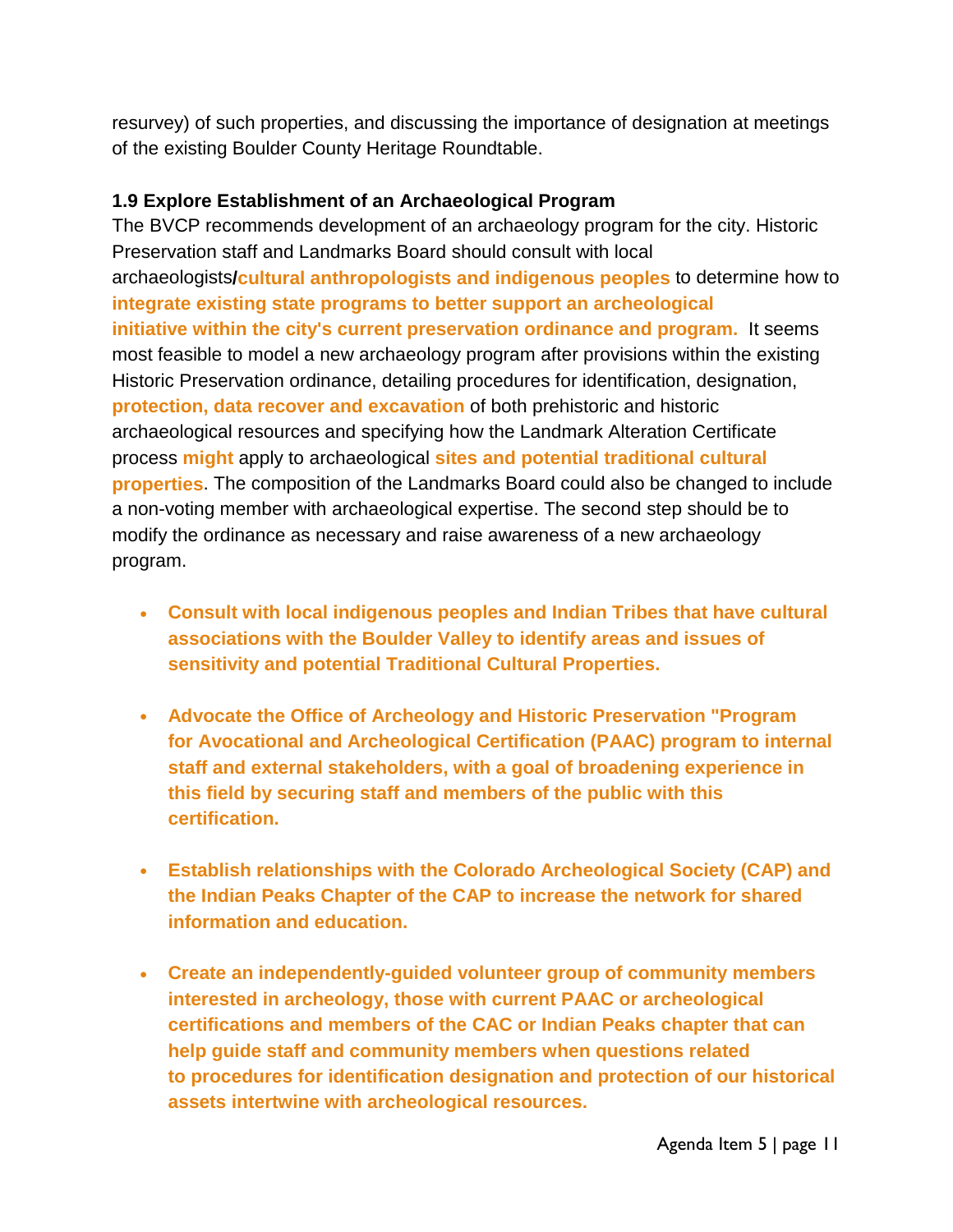• **Revised the Landmark Alteration Certificate application to include language that pertains to surface excavation and provide resources to guide owners on the process in the case where human remains or archeological artifacts are discovered during construction.**

#### **1.10 Continue Dialogue About Postwar Architecture**

Boulder, like many cities in the western United States, flourished in the postwar period. Organizations such as the National Center for Atmospheric Research, Ball Aerospace and the National Institute of Standards and Technology attracted thousands of people to Boulder, greatly impacting the built environment. Given the importance of this period's history and the high proportion of extant buildings constructed after 1945, addressing postwar resources is crucial if Boulder's Historic Preservation program is to reflect the community's overall development patterns.

Public feedback revealed a generally low-level of awareness of postwar resources. Yet, in many communities, a growing number of artists, empty nesters, and first-time homebuyers have found houses from this era affordable and adaptable. Actions for increased knowledge about postwar housing in Boulder include showcasing articles from national publications; preparing stories about Boulder's postwar development, houses, and current neighborhoods for editors of local and national media; and working with neighborhood associations to host tours of "recent past" properties; **and working with property owners to create a non-contiguous historic district of buildings designed by Boulder's Mid-Century Modern architects or those associated with Boulder's scientific history.**

#### **1.11 Explore Creation of Conservation Districts**

Given the sheer size of postwar neighborhoods and the city's recent efforts to promote smaller, more manageably sized historic districts, investigating the use of conservation areas to protect the scale, house size, and setback within postwar neighborhoods may be appropriate. Such efforts should be coordinated with the development of other community goals, such as walkable neighborhoods.

Action steps include studying how other communities have integrated conservation areas into existing historic preservation programs, developing a working group to discuss the desirability and implications of conservation areas, revising the ordinance to include suitable language for conservation area designation, and working with neighbors to designate eligible postwar neighborhoods or subdivisions as conservation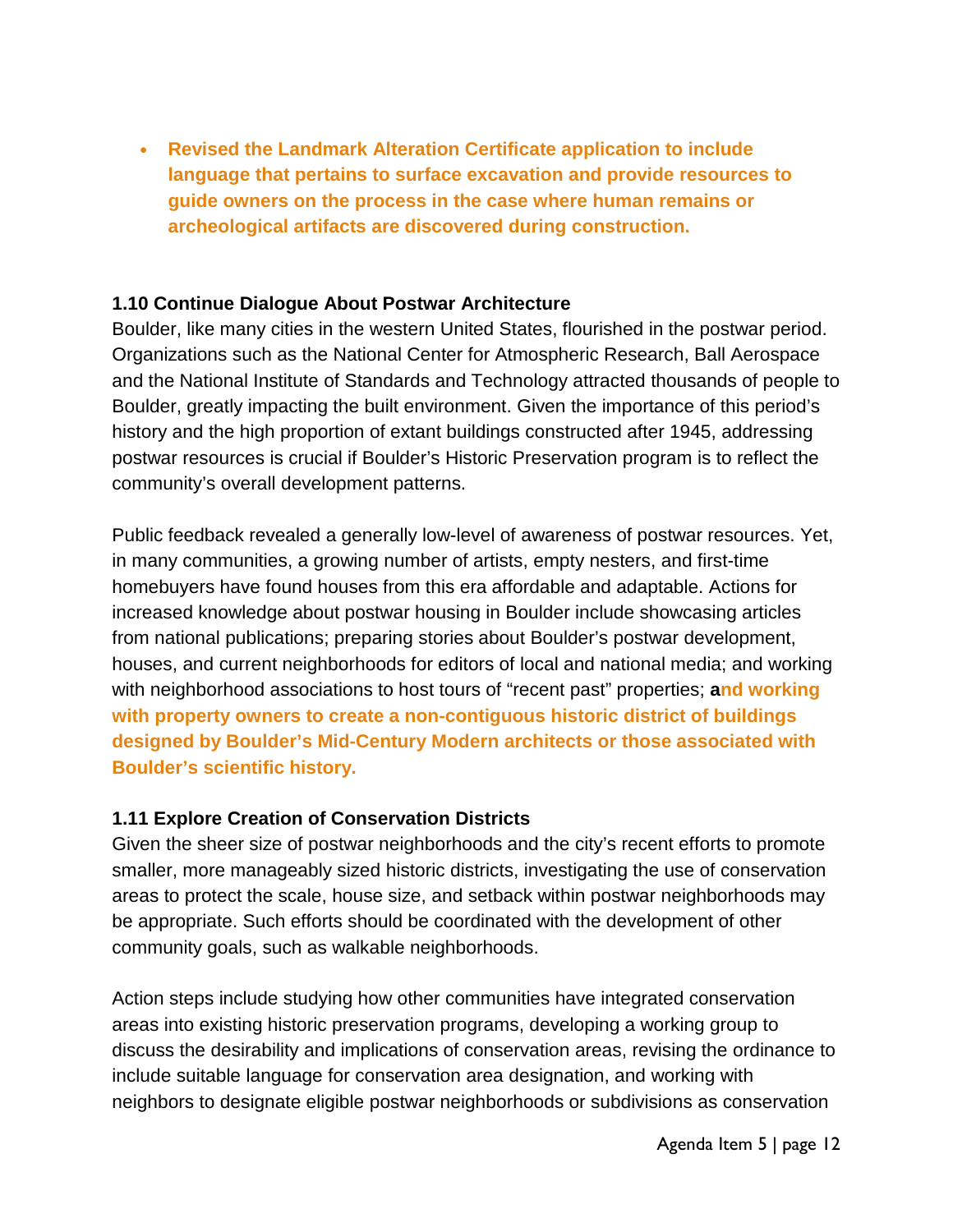areas. Pattern books, such as those developed in Arvada, may be an appropriate tool to illustrate design solutions that adapt common housing types to meet contemporary desires while maintaining a cohesive neighborhood scale.

### **1.12 Recognize Underrepresented Community Histories**

**Almost all of Boulder's 1,400 designated landmarks are properties associated with figures of European descent. Boulder's history also includes people and groups that have been excluded from the narrative., The Historic Preservation program will aspire to more fully recognize communities that have traditionally been underrepresented in Boulder. Initiatives in developing historic contexts, designating landmarks/districts and exploring other ways to acknowledge and celebrate underrepresented histories and cultures will be undertaken.** 

**Action steps include assessing currently designated landmarks and historic districts to better understand which aspects of Boulder's history are represented. National initiatives, such as the National Park Service's Underrepresented Communities grant program, which seeks to increase the number of listings associated with communities that are underrepresented on the National Register of Historic Places, may be used as guidance. Staff and the Landmarks Board should identify scholars and leaders from underrepresented communities to lead in developing scholarship and identifying potential sites, exploring traditional and alternative types of recognition. Lectures and films that focus on underrepresented groups and sites may be used to raise awareness of Boulder's history.** 

# **2. COMMUNITY ENGAGEMENT AND COLLABORATION**

The plan suggests responsibility for actions to a wide variety of individuals and groups. Participation in the action steps provides an opportunity to continue the discussions among the community, Landmarks Board, City staff, and historic preservation organizations initiated as part of the public input process for the Historic Preservation Plan.

### **2.1 Strengthen Partnerships with Historic Preservation Organizations**

The partnership between the city and Historic Boulder, Inc. has been beneficial in raising awareness of historic preservation, fostering community engagement, and designating significant resources. Key action steps include the nonprofit continuing to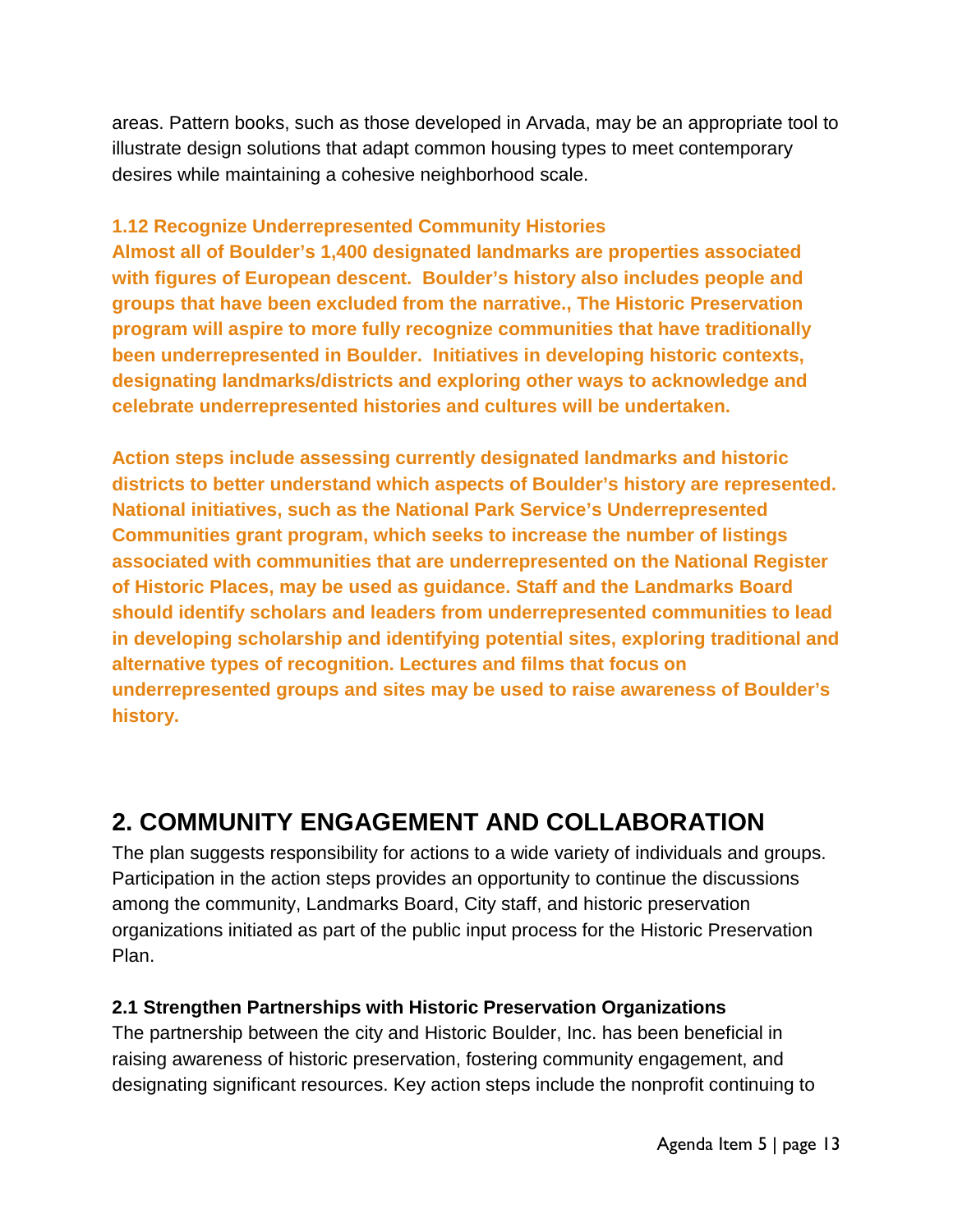initiate and facilitate designations, coordinating with Historic Preservation staff and the Landmarks Board to identify significant resources and develop educational offerings, and advocating for historic preservation. In addition, the Landmarks Board and Historic Boulder Board should consider holding

regular joint retreats to discuss other ways to offer mutual support for historic preservation initiatives in Boulder.

# **2.2 Collaborate with Owners of Existing Landmarks and Properties in Designated Historic Districts; Establish Neighborhood Liaisons**

Historic property ownership involves both benefits and responsibilities. This situation is not unique to Boulder, with historic buildings everywhere offering the opportunity for individuals to possess a tangible link to history but also requiring higher levels of investment for compatible materials and specialized trades people or design professionals. Given this situation, it is important both to support owners of historic buildings and provide incentives to offset the higher costs associated with alterations and maintenance.

Owners of existing landmark properties and buildings within Boulder's historic districts are important preservation partners, and support of these individuals is critical. Fostering an open dialogue about the benefits and responsibilities of landmark designation, collaborating on streamlining the design review process, **including transition to electronic and over-the-counter reviews for some case types**, and implementing improvements to the program to promote collaboration would be most useful. **Conducting an annual survey of owners and applicants would provide feedback** on the design review process and would aid in ongoing program improvements. Events such as window rehabilitation workshops would provide handson opportunities for property owners to learn from professional trades people how to best maintain and repair historic windows. This initiative may be a strong candidate for grant funding.

### **2.3 Foster Greater Understanding of Historic Preservation**

Public feedback indicates some individuals have developed ideas about how the Historic Preservation staff and Landmarks Board operate based upon second-hand accounts rather than personal experience. These anecdotes can negatively impact the program's reputation and efforts to distribute accurate information and foster a collaborative relationship among the Landmarks Board, staff and residents should be undertaken.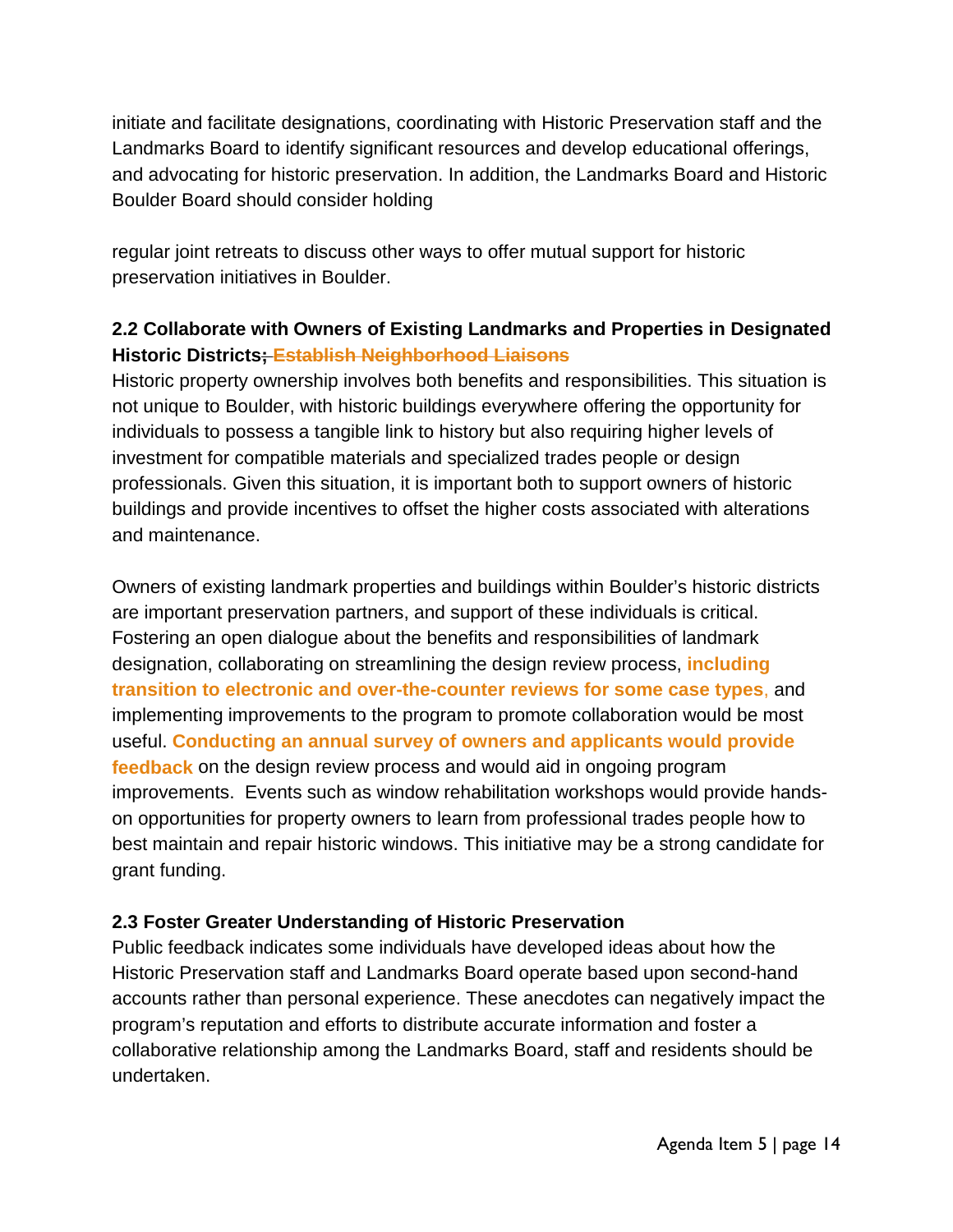Action steps include **fostering open and accessible communication between community members and historic preservation staff. Staff should provide clear and accurate information on the website with examples of past projects and be available to meet with** residents to engage in an open dialogue about common issues and concerns within historic districts. **Additional engagement efforts could be tailored to reach new residents of Boulder, renters, students to increase understanding of local history and the purpose and intent of the historic preservation program among these groups.** 

#### **2.4 Share Stories of Boulder's Historic Places**

Historic preservation, at its most engaging, is about stories. These accounts help identify the past and value of the city's history. Key recommendations for sharing the stories of Boulder's historic places include erecting more interpretive signage throughout the city, presenting "then and now" slideshows, encouraging local media to focus on the stories of Boulder's historic sites, developing mobile apps (like Denver Story Trek) which provide access to personal recollections and allow for the collections of new site-specific memories, and utilizing more oral history accounts in nominations for landmark and historic district designation. **The research compiled for demolition and landmark designation memorandums should be condensed and shared on the website and in the Planning Newsletter to raise interest in historic preservation.** Current and future historic context reports should be used as a basis for this information.

The city should **launch historic preservation outreach initiatives in the community**, potentially at historic sites and in historic neighborhoods throughout city. Steps may include sponsoring "open house" events with neighborhood associations within historic districts, offering how-to workshops for increasing energy efficiency in historic properties, creating brochures that illustrate examples of alterations adhering to design guidelines. **Leveraging social media through interactive StoryMaps** and hosting tours highlighting projects that made effective use of historic preservation incentives are other possible ideas. Planning for **such events will need to** consider logistics, funding, volunteer recruitment, promotion, curriculum, potential instructors, effectiveness assessment **and will have an impact the board and staff time.**

#### **2.5 Revitalize the Structure of Merit Program**

The Structure of Merit program is an effective way to promote historic preservation, increase the inventory of recognized buildings that can be highlighted in the local media, and expand public outreach and education efforts. Key actions in revitalizing this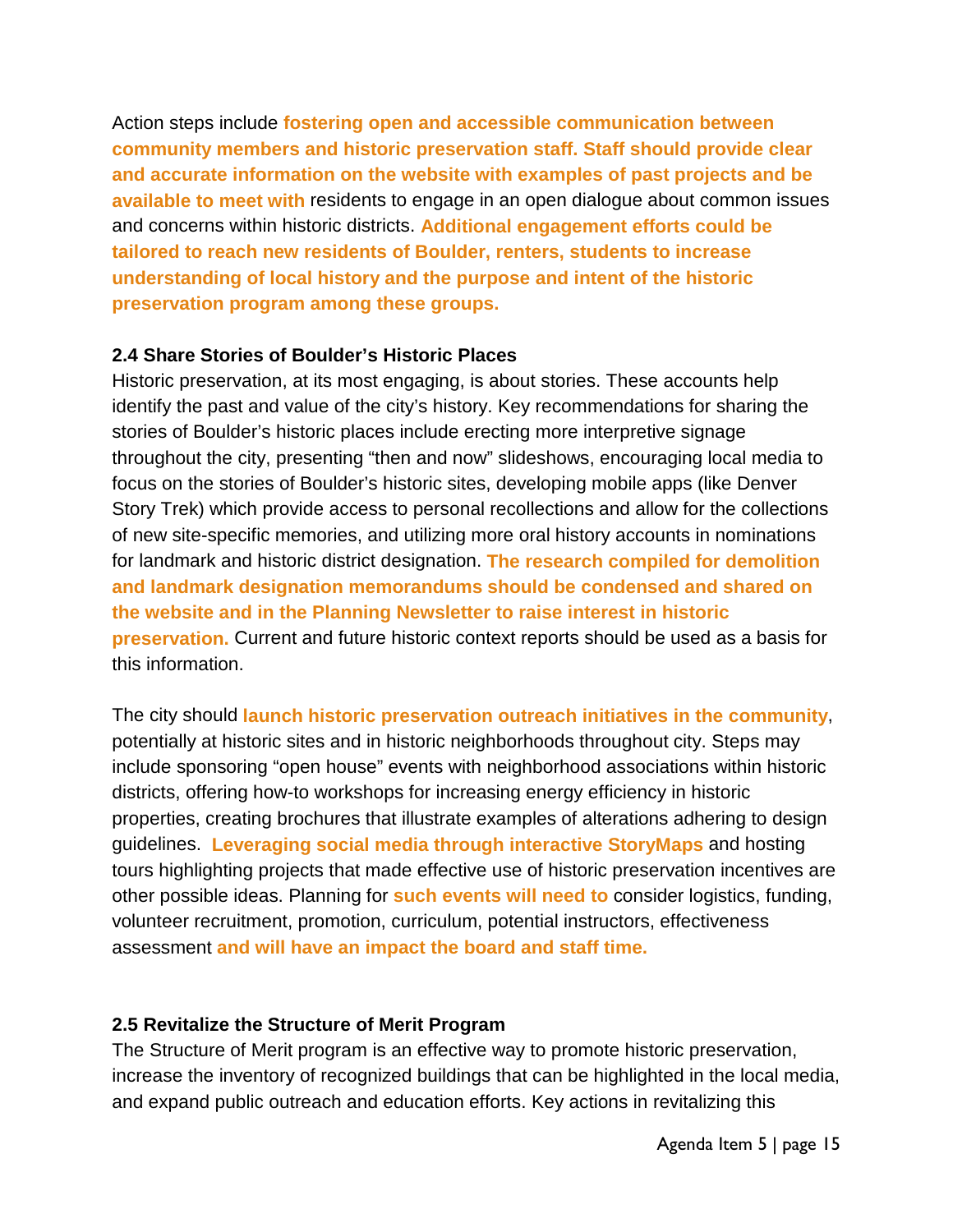program include **soliciting nominations each year**, developing promotional materials to increase public awareness of its existence, compiling an updated list of eligible buildings and sites for listing, refining the process for selection, and launching a publicity campaign to increase awareness about the **cultural**, historic, architectural and **environmental** significance of both existing and new listings. The Landmarks Board should consider creating a Structure of Merit subcommittee to oversee the reinitiated program.

### **2.6 Improve the City's Historic Preservation Website**

Clear, accurate, and easily-accessible information is crucial for the public to participate more fully in the city's Historic Preservation program.

The existing Historic Preservation program website is adequate, but should be improved in terms of content, format, and ease of navigation. The review processes should be clearly outlined to reduce confusion. Design guidelines for each of the historic districts should be prominently featured and easily accessible**, with a slideshow of projects will to illustrate how the guidelines have been implemented. The online map should be updated to include individual landmarks and Structures of Merit.** Possible additions to the website include: an annual "State of Historic Preservation" report, citing relevant statistics, highlighting program successes, and soliciting public input on future initiatives; links to useful information available from preservation partners (National Park Service, National Alliance of Preservation Commissions, Historic Boulder, Inc. and others); and details about existing historic preservation incentives, including eligibility and requirements. The website should also include a single link offering access to all relevant sustainability and historic preservation information available online and a section devoted to tracking progress on this plan. Finally, the website should be used as a tool to engage the community and provide information on currently designated resources for community members and visitors alike. Materials focused toward kids and teens would help encourage families to tour designated historic districts and learn about Boulder's history through the built environment. Key actions include adding new content and establishing a schedule for assessment and routine updates.

### **2.7 Distribute Historic District Design Guidelines**

Public feedback indicated a need for greater publicity regarding the existence and importance of the city's historic district design guidelines, particularly to realtors and potential homebuyers. Key actions for distributing the design guidelines include updating and maintaining links of district-specific design guidelines on the city's website, developing and maintaining a list of individuals (architects, contractors, realtors, owners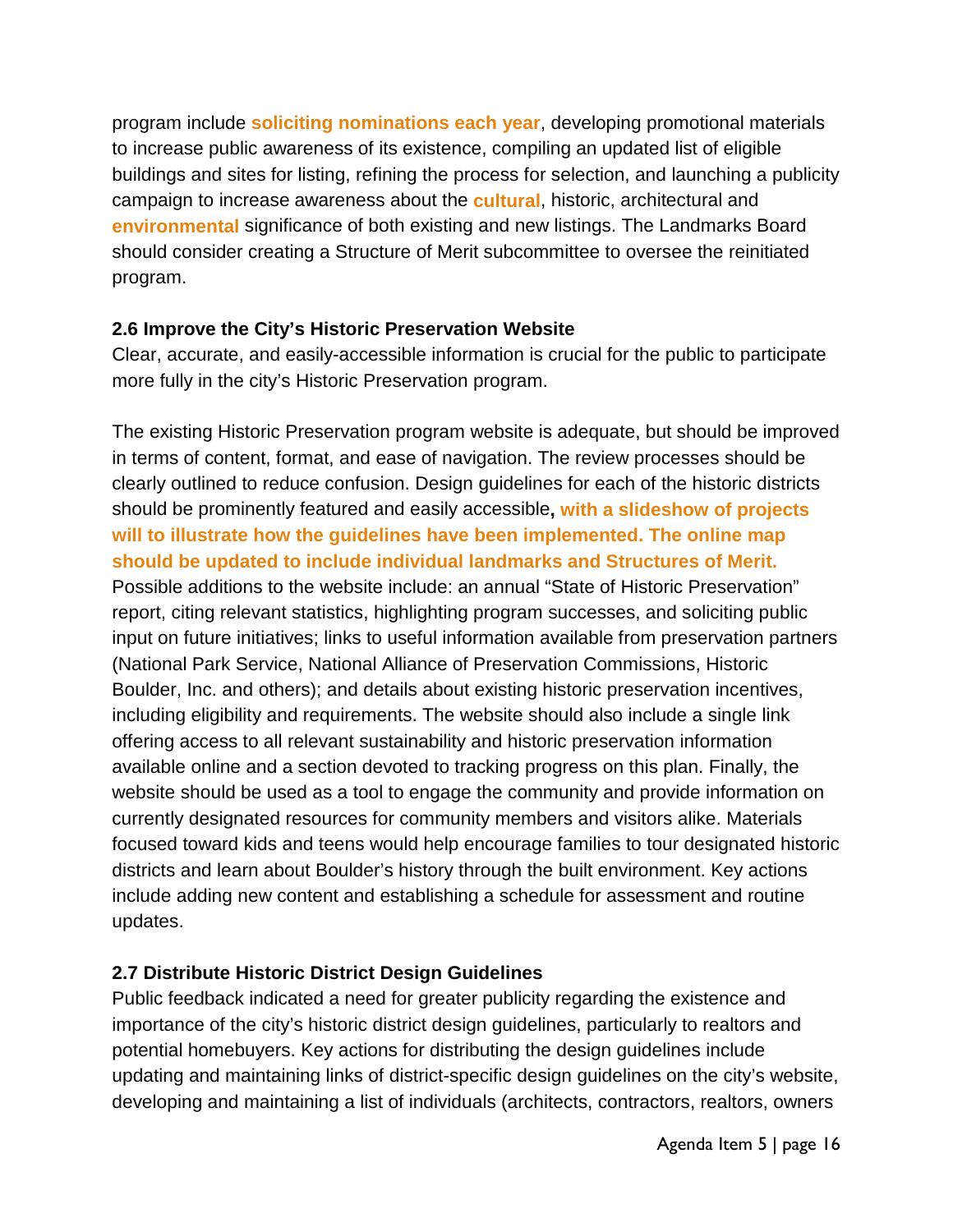of landmarked properties and buildings in historic districts) who should be familiar with them, emailing links to the guidelines, and informing these same individuals when the guidelines are revised or changed.

### **2.8 Publicize Current Scholarship**

Historic buildings are inherently "green" through the retention of existing materials, which additionally enhances the community's sense of place and represents responsible stewardship for increasingly finite resources. It is important to Boulder's cultural and environmental legacy to preserve historic resources.

There are many misconceptions regarding historic window rehabilitation vs. window replacement and energy efficiency. The City of Boulder's Historic Preservation and Environmental Sustainability Integration Project (2006) and the Center for Resource Conservation's Effects of Energy Efficiency Treatments on Historic Windows (2011), both accessible through the city's historic preservation website, offer scientific evidence about which window treatments are most effective, a major issue for owners of historic properties. These studies should be more widely publicized, and similar studies to evaluate metal casement window treatments should be undertaken. The city should also pursue opportunities to conduct similar studies regarding the use of solar power, wind power, other energy efficiency advances, and new materials in historic buildings. Key actions include posting the windows study and providing links to other research projects on the Historic Preservation website, delivering educational sessions based upon the window study results, and applying for grants to complete additional studies.

# **2.9 Recognize Projects that Successfully Integrate Historic Preservation and Sustainability**

Honoring projects that combine historic preservation and environmental sustainability is a way to bring greater exposure to such efforts and offer examples for other property owners to emulate. Key actions include **showcasing examples of successful projects by creating** a new award (possibly given as part of the Historic Preservation Month ceremony) to recognize property owners, architects, contractors, and other professionals involved with a successful project; developing a specialized plaque initiative to mark building projects that have balanced historic preservation and energy efficiency; and creating a mobile application to highlight these same projects.

### **2.10 Engage the Community in Historic Preservation Activities**

Boulder's Historic Preservation program has enjoyed many successes over the course of its history. It is crucial that the program celebrate, promote, and raise awareness about historic preservation successes in Boulder.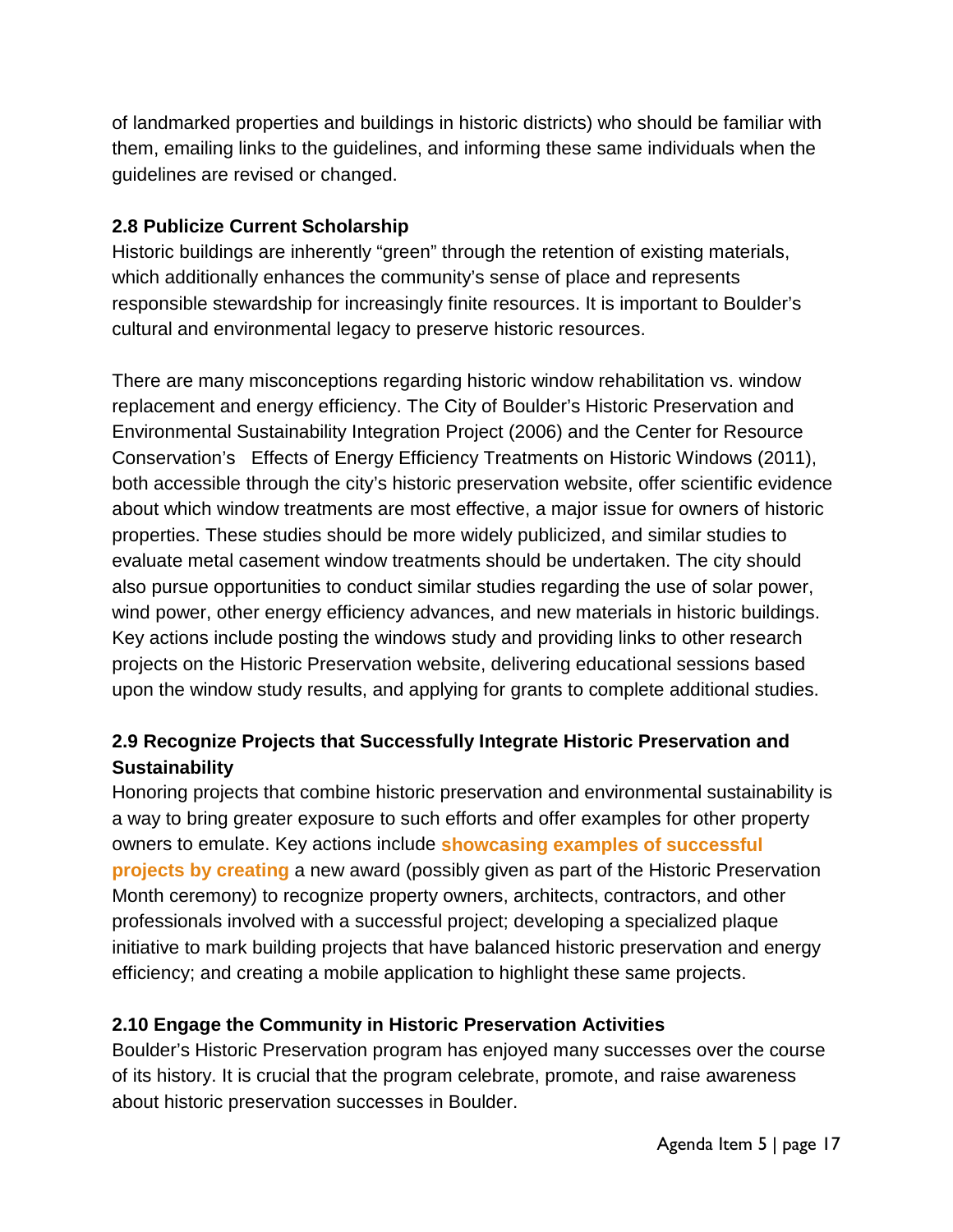An informed public is more likely to engage in the Historic Preservation program. Key action steps for providing more information about historic preservation in Boulder include making an annual presentation to City Council highlighting preservation activities and successes, improving the Historic Preservation website, holding more community events and educational sessions, and providing stories about historic preservation to the local media.

## **2.11 Honor Property Owners for Careful Stewardship of Historic Properties**

The owners of landmark properties and buildings within historic districts have the honor and responsibility of safeguarding historic structures. It is crucial to recognize the important role these owners play for historic preservation in the city by honoring them for exemplary stewardship of historic buildings. Key actions include recognizing successfully completed projects, perhaps with a ribbon cutting, yard sign, congratulatory letter**, or slideshow on the historic preservation webpage**.

# **3. PROGRAM OPERATION IMPROVEMENTS**

Historic Preservation staff and the Landmarks Board strive to make objective and consistent decisions regarding designation, design review, and demolition permits. Specialized training and continuing education can enhance skill levels and offer increased knowledge about the range of techniques currently employed in the historic preservation field.

### **3.1 Enhance Training Opportunities for Staff and the Landmarks Board**

Training for Landmarks Board members is important to ensure continuity, consistency, and capacity. New board members need a detailed orientation and all members require ongoing opportunities that provide core knowledge, institutional background, and practical skills regarding operations and relevant historic preservation issues. Historic Preservation staff training should also emphasize time management, stress reduction, networking, and problem solving. **Training should also be offered to staff in other city departments to increase cross-departmental coordination and understanding of policies.** Key action steps include improving current in-house training **and initiating new cross-departmental training**, encouraging Board members and staff to take advantage of available CLG-sponsored workshops, and seeking appropriate training based upon staff and Board assessment of needs and competence.

# **3.2 Analyze Existing Historic District Design Guidelines**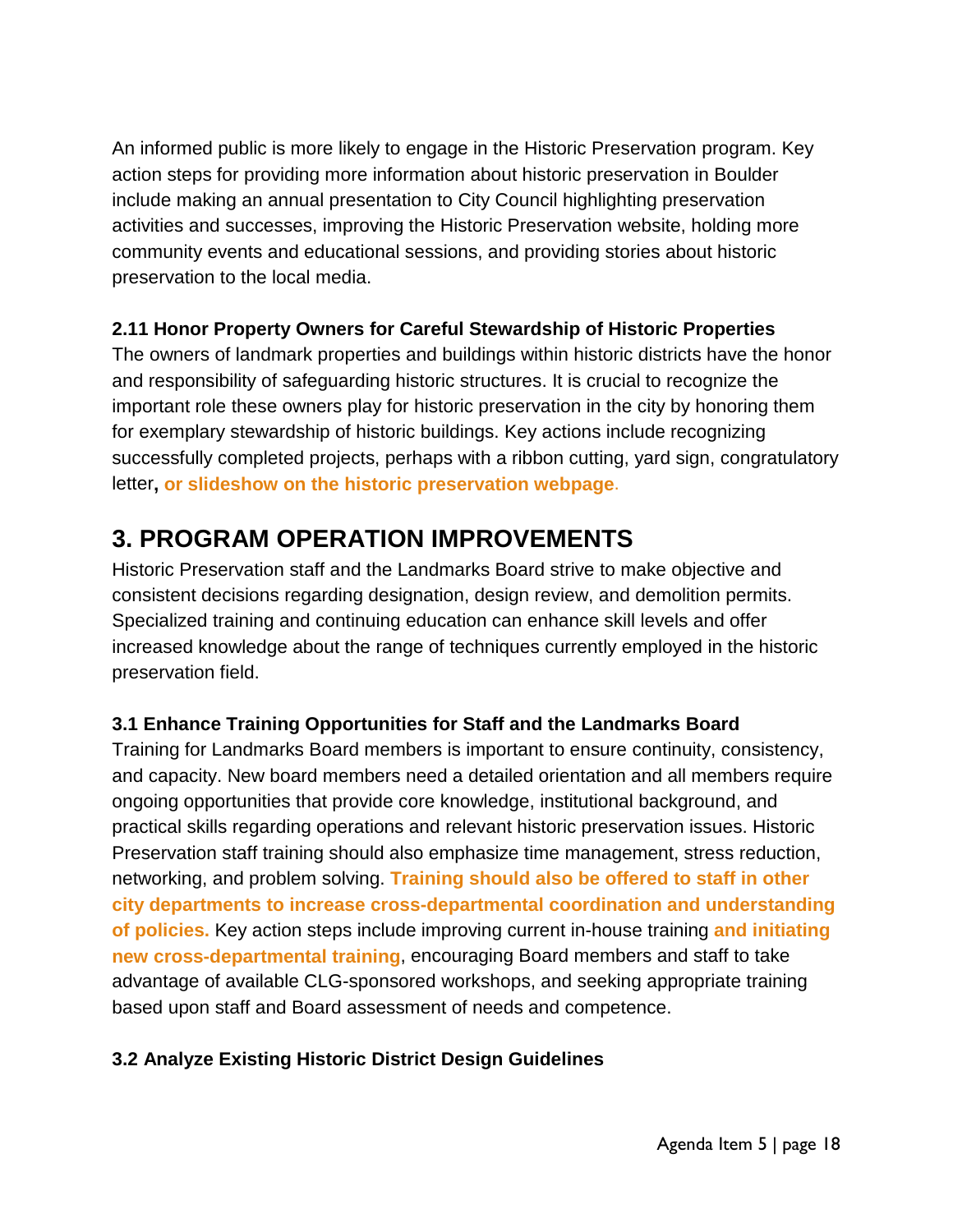Design guidelines offer advice on how to allow changes to historic properties and areas while still protecting sense of place. The Landmarks Board needs current and relevant guidelines to provide effective protection of Boulder's landmarks and historic districts.

Guidelines must be complete, current and clear to facilitate consistent design review decisions. Public feedback also indicated a need for more examples of how design guidelines should be implemented and increasing the understanding of the relationship between Boulder's guidelines and the Secretary of Interior's Standards, which provide a philosophic framework for all the city's guidelines. Key actions include instituting a schedule for review and revision of existing documents, maintaining a list of new topics to be addressed during scheduled updates, creating a standard template to make content and format of guidelines consistent, crafting a handbook with case studies illustrating the appropriate application of frequently-referenced design guideline provisions to assist both the Landmarks Board and property owners, and promoting the Secretary's Standards.

# **3.3 Develop Design Guidelines for New Historic Districts in Collaboration with Property Owners**

Design guidelines for new historic districts should continue to be developed collaboratively, with participation from both Historic Preservation staff and district residents. Key actions include identifying the character-defining features of the historic district and the appropriate design approaches for retaining them, recruiting members for the design guideline committee, preparing guidelines, and offering opportunities for community input.

### **3.4 Establish Follow-Up Processes for Landmark Alteration Certificates**

Review of Landmark Alteration Certificates (LAC) represents a large portion of the Historic Preservation staff and Landmarks Board workload. To ensure compliance, the city should follow-up with property owners to assure projects are completed in accordance with LAC approval. Other communities require certified contractors to work on historic properties and levy fines for non-compliance on property owners and design professionals. Public input indicated some support for similar enforcement in Boulder.

Key actions for improving overall compliance include providing additional enforcement training to city inspectors (focusing on appropriate preservation treatments, applicable design guidelines, and issues associated with the design review process in Boulder) and coordinating with contractors and building professionals to discuss ways to increase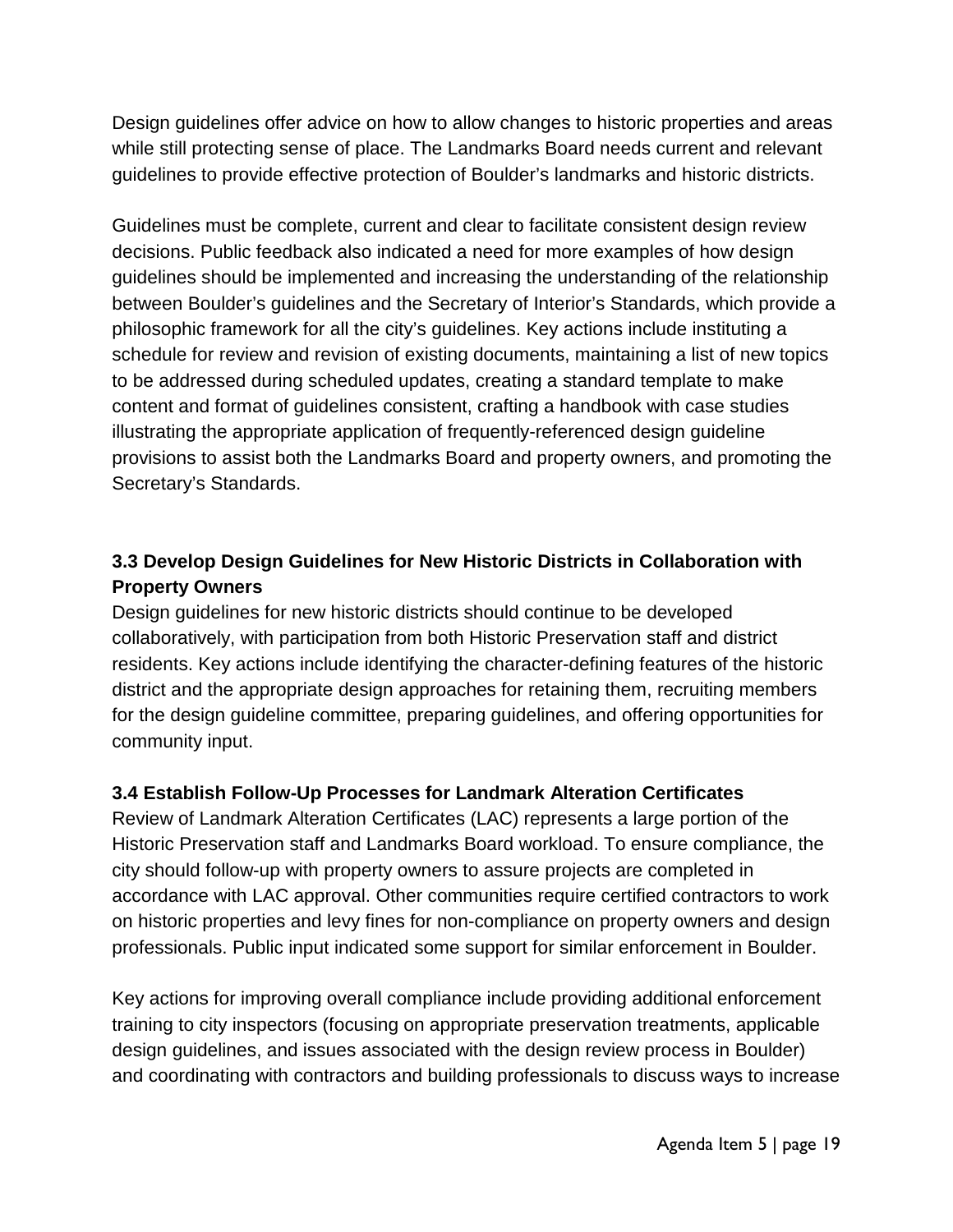understanding of the responsibilities of working on landmark properties or buildings within historic districts.

### **3.5 Explore Ways to Make Design Review More Consistent and Predictable**

Effective, consistent, and transparent design review processes, enforcement policies, and historic preservation practices are necessary to make the city's program predictable and user friendly. Issues of consistency occasionally arise due to the rotating nature of the Landmarks Design Review Committee and the unique conditions of each site.

Design review is one of the most important and time-consuming duties for the Historic Preservation staff and Landmarks Board. An efficient design review process is necessary to allow the program to engage in more outreach activities. The staff and board should **explore the possibility of** increasing the administrative (staff) review of minor alterations to lessen time spent on less significant projects. To ensure consistency throughout a project's review, staff should continue the practice of taking detailed notes at each meeting as a record for subsequent meetings. LDRC members should ensure that their decisions are based upon adopted design guidelines and established national historic preservation practices. Since historic properties are nearly always unique, decisions may differ from project to project. However, staff and board members should be aware of past rulings to ensure that ongoing decisions are made with as much relevant information as possible. For instance, a study undertaken of approved fences in the Mapleton Hill Historic District has been very useful in making decisions. Such a study showing appropriate and inappropriate additions to historic buildings and examples of new construction in historic districts would assist the public, staff, and the Landmarks Board in the future.

### **3.6 Analyze Effectiveness of the Existing Demolition Ordinance**

Since 1994, the demolition ordinance has resulted in the preservation of historic resources in Boulder**. It is also one of the most misunderstood and controversial aspects of the city's historic preservation program.** There is an opportunity to analyze the overall effectiveness of this provision and consider further efforts to better protect eligible buildings 50 years or older.

Key action steps include continuing to gather statistics on demolition reviews (i.e., numbers of applications, approvals, and locations) to better understand overall development patterns; analyzing past difficult demolition reviews and developing options to address key issues; clarifying the demolition process for Boulder residents to increase understanding that it applies to all non-designated buildings 50 years or older; developing a framework for demolition review decision-making based upon identification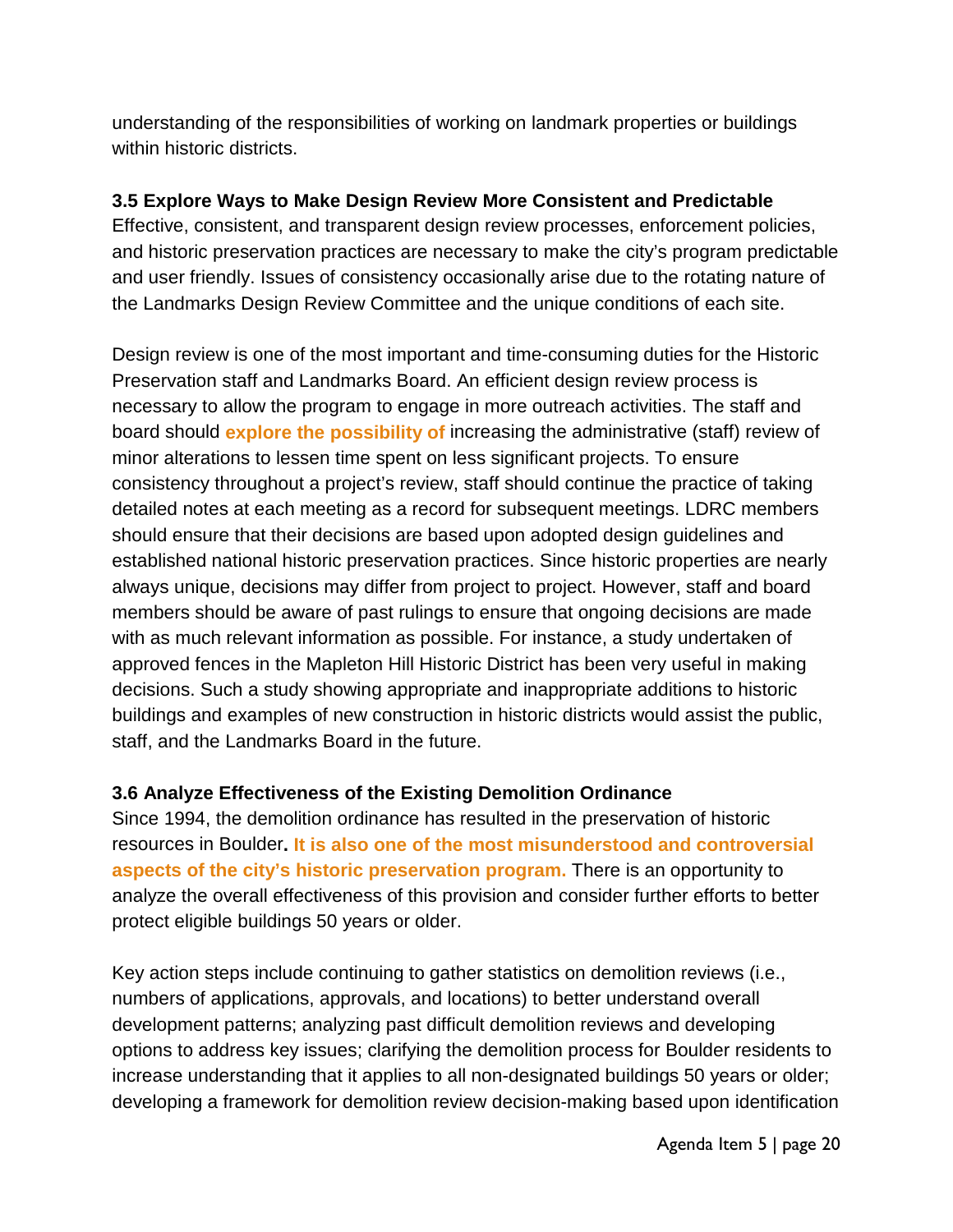of significant and threatened resource types; and considering revisions to the ordinance language to define demolition in a way which allows the Landmarks Board more flexibility in demolition reviews. The proactive identification of significant **cultural and** historic resources (1.1) through **implementation of the shared vision plan should be used as the basis for** making the demolition review process more consistent and predictable.

### **3.7 Revise Applications and Forms**

Recent public input indicated that many individuals and members of the Landmarks Board believe existing historic preservation applications should be simplified to reduce confusion. Key actions for streamlining forms include simplifying formats, clarifying directions, and making greater use of checklists and flowcharts to enhance understanding of review processes.

### **3.8 Develop a Disaster Response Plan for the Historic Preservation Program**

The City of Boulder is at high risk for both wildfire and flash floods. For that reason, it is crucial to consider how best to deal with historic resources in the wake of these or other types of natural and human-made disasters.

The city should have a disaster plan specifically for **cultural and** historic resources. The plan should include pre-disaster mitigation steps, identify post-disaster mitigation efforts, such as accurate survey forms and feature a process for recruiting historic preservation professionals from outside the city who can assist in the post-disaster period, appropriate collaboration procedures with other city departments, and the possibility of fast-tracking design review. Referring to existing disaster plans for similar communities or municipalities also facing the threat of fires and floods is recommended. Key action steps include writing a grant application to cover the cost associated with development of a disaster plan for Boulder's **cultural and** historic resources.

# **3.9 Coordinate Existing Environmental Sustainability and Historic Preservation Programs**

The inherent alignment between historic preservation and environmental sustainability should be better expressed in the city's policies and practices between historic preservation and environmental sustainability.

Various city departments, local boards, and other groups are actively shaping policies that integrate historic preservation and environmental sustainability. The **City of Boulder's Climate Commitment** and energy codes represent areas of greatest overlap. Key action steps to ensure integration between the city's **Climate**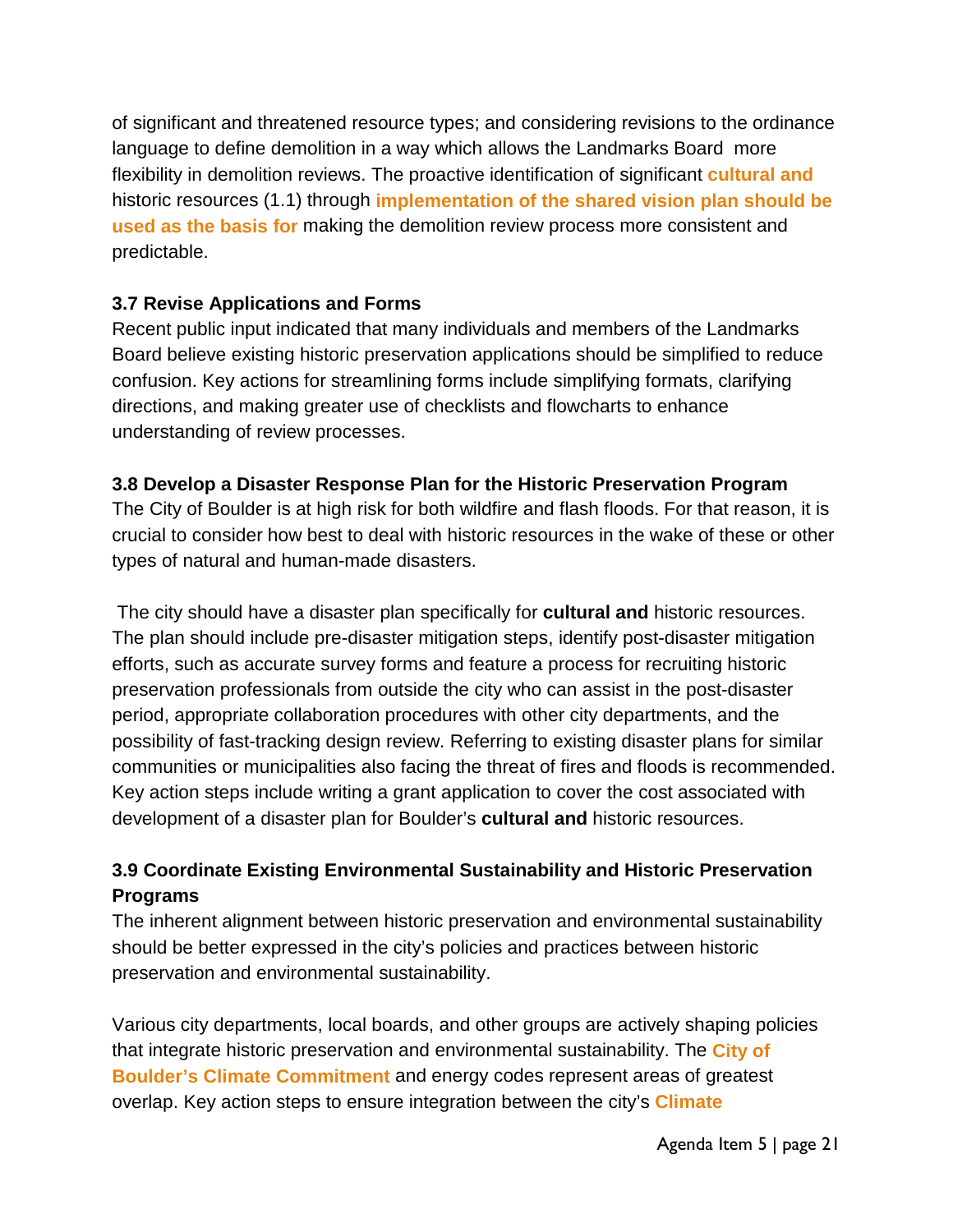**Commitment** and historic preservation goals include promoting the reuse of historic buildings city-wide, reviewing the **city's climate** programs and energy codes to ensure adequate recognition of the impact of retaining an existing building, discussing increased integration of future policies at city working group meetings, and publishing and distributing scholarship on the topics from beyond Boulder.

### **3.10 Continue to Address Energy Efficiency Concerns as Technology Evolves**

Key actions include continuing to encourage window rehabilitation to benefit historic character and conserve scarce natural resources, utilizing lessons learned from demonstration projects at city-owned historic buildings and other projects citywide, investigating new technologies and posting findings of such studies to the Historic Preservation website.

## **3.11 Pursue Collaborative Approaches to Integrate Historic Preservation with Other City Operations**

Lack of consistency among city policies is particularly frustrating to applicants and can be counterproductive to historic preservation. Enhanced internal coordination is crucial for making historic preservation practices user friendly**. Identified issues include historic accessory buildings encroaching in the right-of-way or that don't meet current setbacks, fire suppression in wildfire zones, and floodplain regulations as they related to historic properties.**

Internal coordination should continue with discussions focusing on how best to integrate city policies related to historic preservation and environmental sustainability, universal accessibility, and building code regulations. Key action steps include scheduling regular meetings to improve communication and brainstorm methods for enhancing internal coordination to benefit historic preservation goals and objectives and developing a series of checklists of historic preservation-related policies and goals for other city departments to consult when considering any policy or ordinance revisions.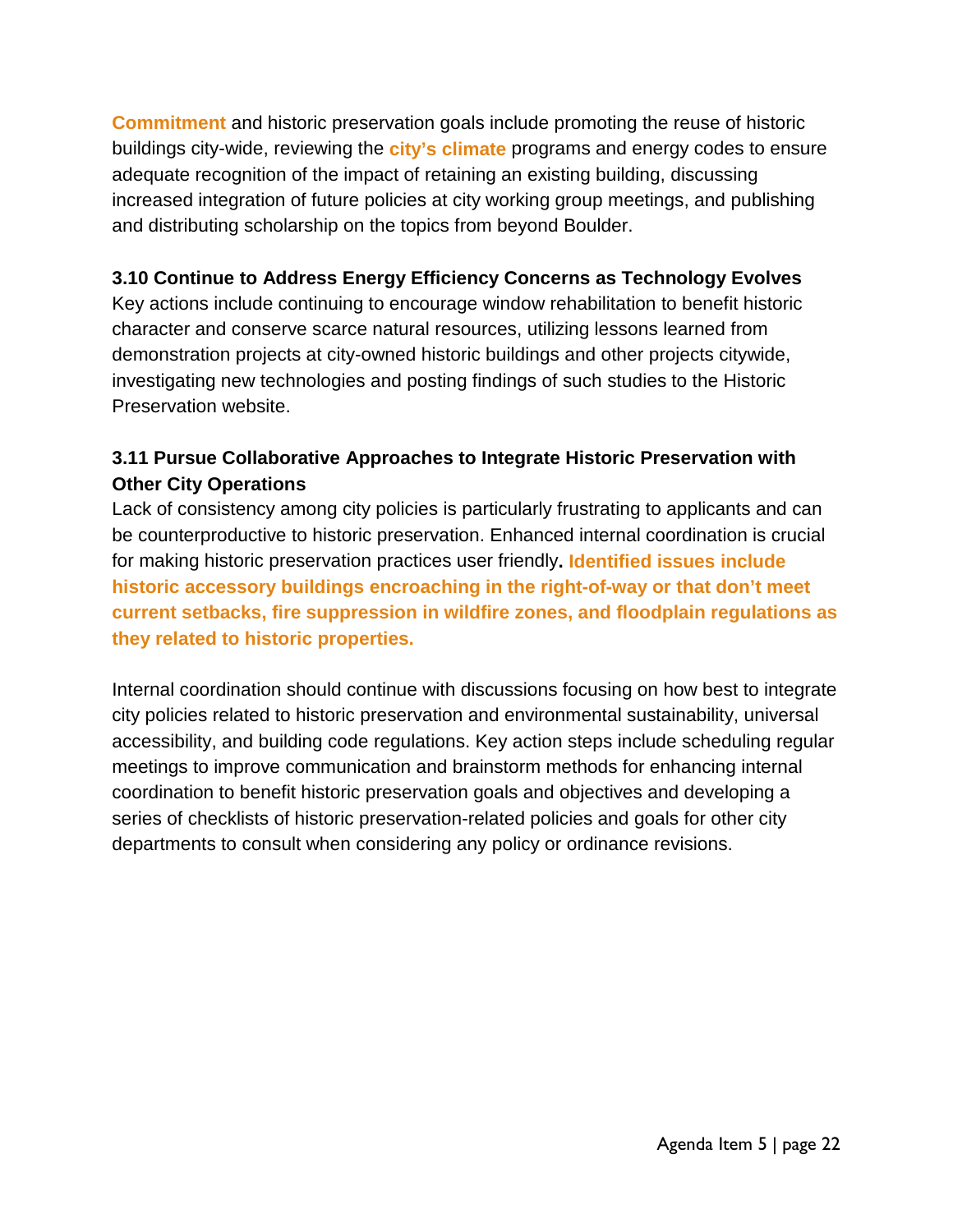#### **Attachment C: Meeting Notes from the Jan. 17, 2019 Working Group Meeting**

HISTORIC PRESERVATION PLAN UPDATE Working Group Meeting #2 January 17, 2018 from 2:30 to 4 p.m. Brenton Building, 1136 Alpine Ave.

- **Introduction** 
	- o Marcy begins meeting at 2:32 pm
	- o Purpose of meeting:
		- Review and discuss feedback
		- **Provide revisions**
	- o Recap of Internal Coordination team:
	- $\circ$  Recap of  $I^{st}$  working group meeting
	- o Recap of feedback to date
	- o Katherine shift some of LB work to City staff
	- o Kristen Clarification of archaeology program needed, proactive approach
	- o Larry Regarding the 50 year mark for demolitions, alternative way of review for staff to expedite process
	- o Kristen proactive program, identifying areas that we should watch in 5-10 years
- 1.6 Initiate New Incentives (pg. 5)
	- o Louisville sales tax for Historic Preservation
- 1.9 Archaeological Program
	- o Spoken about in intro
	- $\circ$  Bob tie in the CU archaeology/anthropology program
- 2.4 Share Stories of Boulder's Historic Places
	- o Sharing building history from memo's; expanding social media outlet; Story Maps
- 3.1 Enhance Training Opportunities for Staff and the Landmarks Board
- 2.2 Collaborate with Owners of Existing Landmarks and Properties in Designated Historic Districts; Establish Neighborhood Liaisons
	- o Katherine clearer guidelines for property owners for CLG related grants
	- o Carol T. Looking at outlets like Next Door
	- o Kristen L Difficulty in appointing a volunteer neighborhood liaison for a complex topic, suggests a City Staff person who is the point of contact between residents and the City
	- o Jim Trial run for neighborhood liaison; Different approach for each historic neighborhood
- 1.3 Explore Ways to Preserve Smaller Buildings that are Eligible for Landmark **Designation** 
	- o Kristen proactive approach; ADU's
- 1.12 Recognize Underrepresented Community Histories